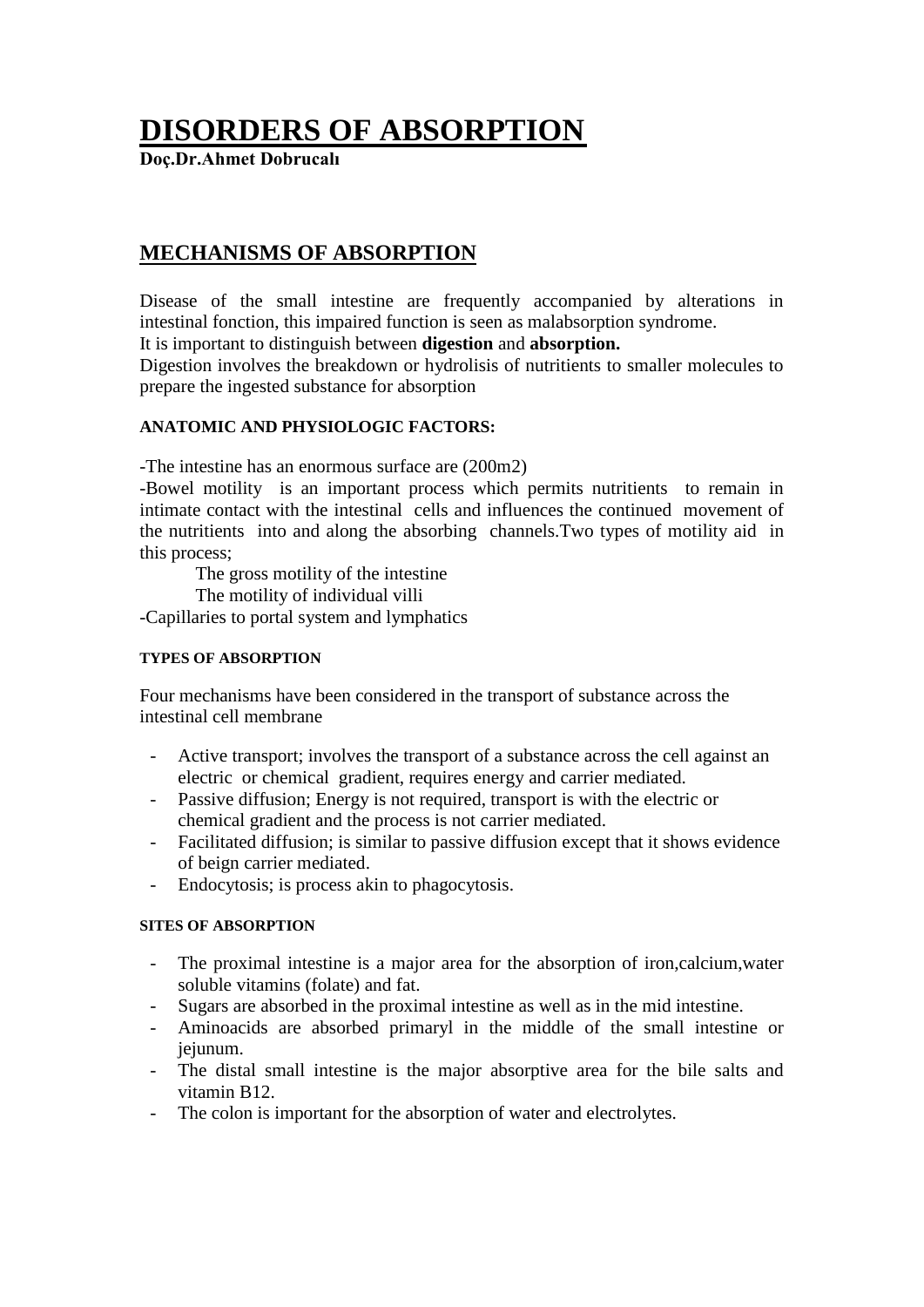# **ABSORPTION OF SPESIFIC NUTRITIENS:**

# **Carbonhydrate absorption:**

Much of the carbonhydrate we ingest is in the form of starch, a complex polysaccaride.

Salivary and pancreatic amylase starch  $\longrightarrow$  oligosaccarides and disaccarides Brush border disaccaridases  $\longrightarrow$  disaccarides monosaccarides

(Beta-galactosidase=*Lactase,* Alfa-galactosidase= *Sucrase,Maltase*)

 $Lactose \longrightarrow Glucose$  and Galactose Sucrose Glucose and Fructose Maltose Glucose and Glucose

Monosaccarides are then transported through the cell into the portal circulation. They absorbed by an active transport mechanism. Energy is required for the accumulation and movement of glucose into the cell (Na,K-ATP ase in the basolateral membrane)

# **Protein and aminoacid absorption:**

-Dietary proteins undergo initial degradation in the stomach by pepsin. Complete hydrolysis is largely achieved by the action of pancreatic endopeptidases (trypsin,chymotrypsin and elastase) and exopeptitase (carboxypeptidase).

These enzymatic processes yield oligopeptides (3-6 aminoacids) ,dipeptides (2 aminoacids) and aminoacids (aa).There are oligopeptidase to split small peptides on the surface and in the cytoplasm of the mucosal cells. Digestion of proteins to aa. Occurs in three locations;

-The intestinal lumen

-The brush border

-The cytoplasm of mucosal cells

-Absorption of aa. is rapid in the duodenum and jejunum but slow in the ileum. Sodium ions and energy are needed for the entry and concentration of aa. in the cell. -Dipeptides are absorbed more rapidly.

-Most naturally occuring aa. are L-aminoacids

-Neutral aa. share a common carrier mechanism, tryptofan and alanine show competitive inhibition.

-Among dibasic aa. that appear to have a diagnostic transport mechanism are arginine,ornithine and lysine. The neutral aa. cysteine shares this mechanism.

-They is a separate transport system for glycine,iminoacids (proline,hydroxyproline) and dicarboxylic acids ( glutamic and aspartic acids).

-In **cystinuria**,there is impaired absorption of cystine,arginine,ornithine and lysine.

-In **Hartnup** disease,defect in the transport of neutral aa. (tryptofan,phenylalanine and histidine ) is found.

-In these genetic disorders uptake and absorption of dipeptides are normal.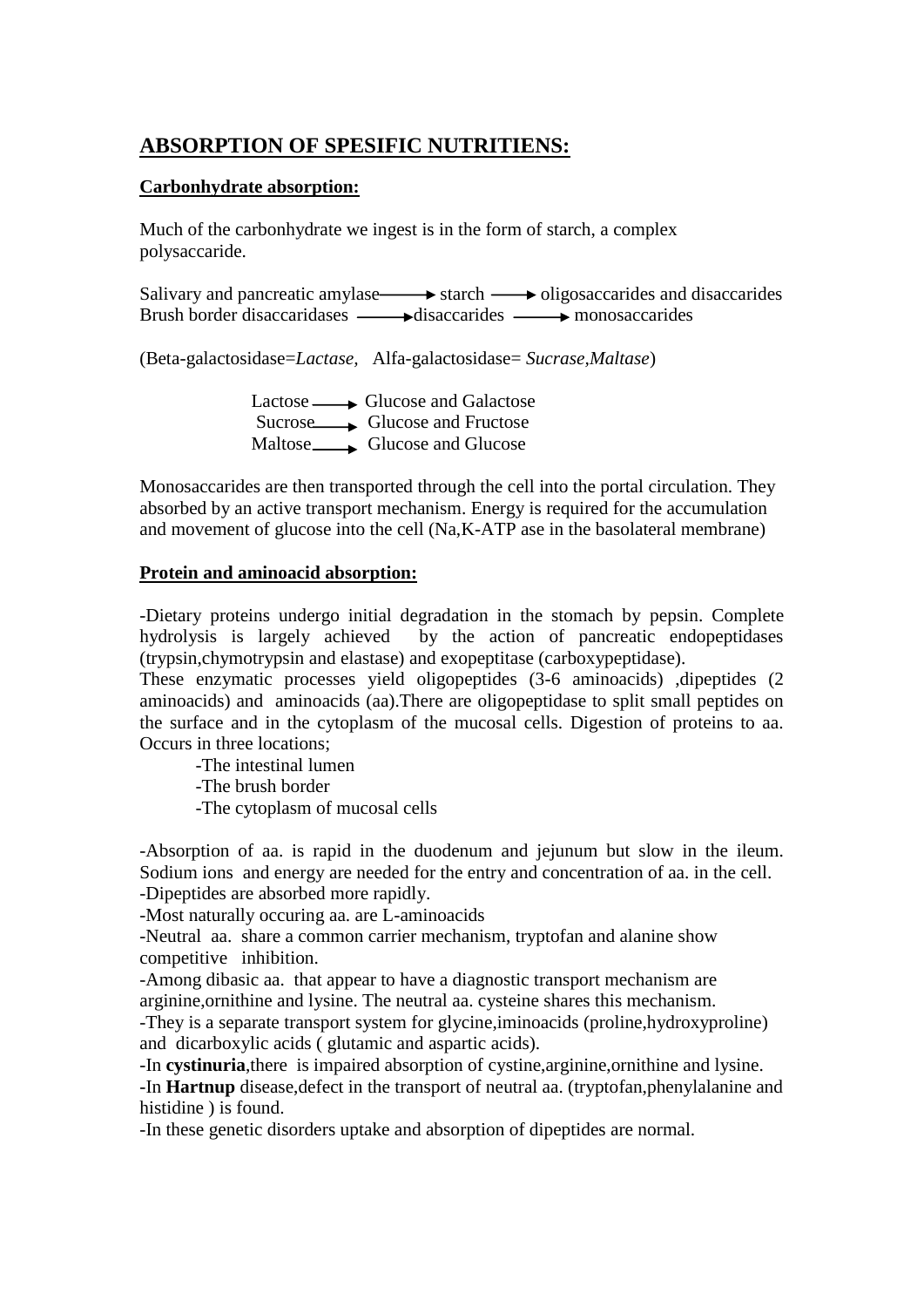# **Fat digestion and absorption:**

-Most of the ingested dietary fats are in the form of long-chain triglycerides (C-16, C-18 fatty acids)

-The average man eats 80-160 g of fat daily provided almost half of the calories -Eight phases have been defined in fat absorption;

1-Enzymatic hydrolysis of triglyceride in the stomach (Trybutyrase)

2-Emulsification to form small lipid particles

3-Enzymatic hydrolysis of trglyceride to yield fatty acids and monoglycerides

 4-Dispersion of the relesed lipids into carrier transport system such as bile acid micelles

 5-Diffusion across an unstirred layer of water immediately adjacent to the epithelial cell membrane and release of the lipid from the transport system

6-Absorption of lipid into the epithelial cell

7-İntracellular metabolism, re-esterification and formation of chylomicrons

 8-Transport of chylomicrons across the basolateral membrane into lymphatic channels and finally into the blood.

-Digestion of triglyceride begins in the stomach.(Lingual lipase and gastric lipase) -The entry of fat into the duodenum causes release of secretin and cholecystokinin which stimulate the flow of bile and pancreatic juice (Lipase)

-There are at least five additional lipases ;Milk lipase,pancreatic lipase,pankreatic colipase,phopholipase and nonspesific lipase(Cholesterol esterase)

-Colipase is essential for the activation of lipase

-The hydrolysis of triglycerides by pancreatic lipase is a complex process involving lipase, colipase and bile salts.

**-Bile salts** play an important role in the digestion and absorption of fat. 200-600 mg bile acids are synthesized daily from cholesterol in the liver.In humans; principal bile acids excreted are conjugates of cholic and chenodeoxycholic acide. Approximately 95% of bile salts entering the duodenum are reabsorbed in the terminal ileum and returned to the liver for re-excretion. 200-600mg bile salts excreted in the feces per day. During digestion and micelles formation the concentration of bile salts in the lumen is in the range of 5 to 15 mic mol/ml.

-Fatty acids and monoglycerides enter the micelles, forming mixed micelles. Triglyseride emulsion is turbid but mixed micelles containing bile salts, fatty acids and monoglycerides form clear solutions.

-After the forming of mixed micelles the lipids pass through an unstirred water layer covering the intestinal cell surface.Fatty acids and monoglycerides can enter the cell.

-Fatty acids and monoglycerides derived from long-chain triglycerides (C16-18) are promptly reesterified to triglycerides by enzymes of the endoplasmic reticulum. These triglycerides then interact with spesific apolipoproteins plus cholesterol and phospholipid to form chylomicrons and VLDL. These then are secreted into the lacteals and the intestinal lymph.

-Intestinal epithelial cells synthetize apoprotein I - IV and apoprotein B which are added as a coating around the chylomicron particle prior to its release from the cell. These proteins are necessary for secretion across the epithelial cell basolateral membrane.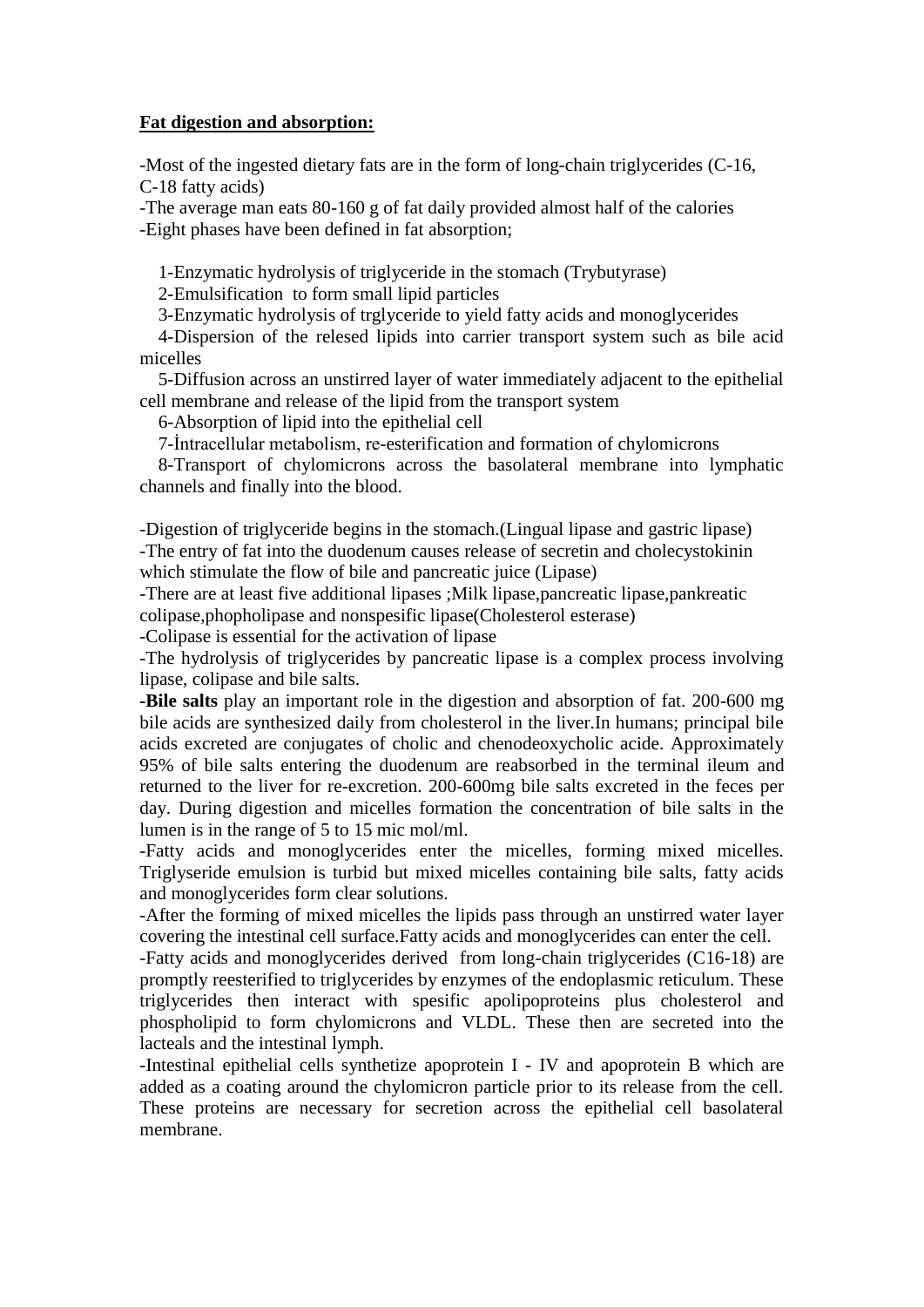-Fatty acids derived from medium chain triglycerides (C 8- C12) are not reesterified to triglyceride inside the epithelial cell and are not incorporated into lipoproteins.They rapidly enter the portal venous system

-Fatty acids derived from short chain triglycerides (C6- C8) are more soluble in water,can be absorbed directly through the epithelial cell membrane without solubilization in bile salt micelles.

# **Absorption of cholesterol and fat-soluble vitamins(A,D,E,K):**

-Within the lumen, cholesterol esters from the bile and diet are hydrolyzed by pancreatic esterase. Only free cholesterol enters the intestinal cell, much of the cholesterol is reesterified and is then secreted primarly into lymph.

-Lipid soluble vitamins transported in the chylomicrons of the lymph. The absorption mechanisms of the fat soluble vitamins are not well understood.

# **Water and sodium absorption:**

Water is absorbed from the small bowel and colon by a passive process that is dependent on absorption of other nutrients (particularly sodium) Absorption of sodium proceeds through a number of mechanisms;

- Absorption along the electrochemical gradient.
- Absorption stimulated by glucose and aa. absorption ( only in the small bowel)
- Hydrogen sodium exchange (enhanced by the presence of bicarbonate)
- Sodium chloride coupling

There are significant differences in the net sodium conservation capabilities of the jejunum,ileum end colon.(Conservation increases distally)

# **Calcium absorption:**

Ca is actively transported by the small intestine. This process is intimately linked to the active form of vitamin D (1,25-dihydroxycholecalciferol). The role of calcium binding protein and calmoduline in the absorption remains unclear.

# **Iron absorption:**

-In the average western diet iron intake avarages 15 to 25 mg/d; iron absorption averages 0,5 to 1mg/d in man and 1 to 2 mg/d in women.The duodenum is principal site of the iron absorption.

-The transferrin receptor and duodenal ferritin in small intesinal mucosa cells appear to have a regulatory /inhibitory role in iron absorption.

-Organic iron in the form of hemoglobin is absorbed more effectively than iron from cereals and vegetables.Absorption of inorganic iron is increased by ascorbic acid.

-Presence of anemia,liver injury,pregnancy,idiopatic hemochromatosis may result in increased iron absorption.The presence of phosphates,carbonates and phytates in the lumen may lead to decreased absorption of inorganic iron.

-İmpaired absorption of iron is frequent in disorders involve the duodenel mucosa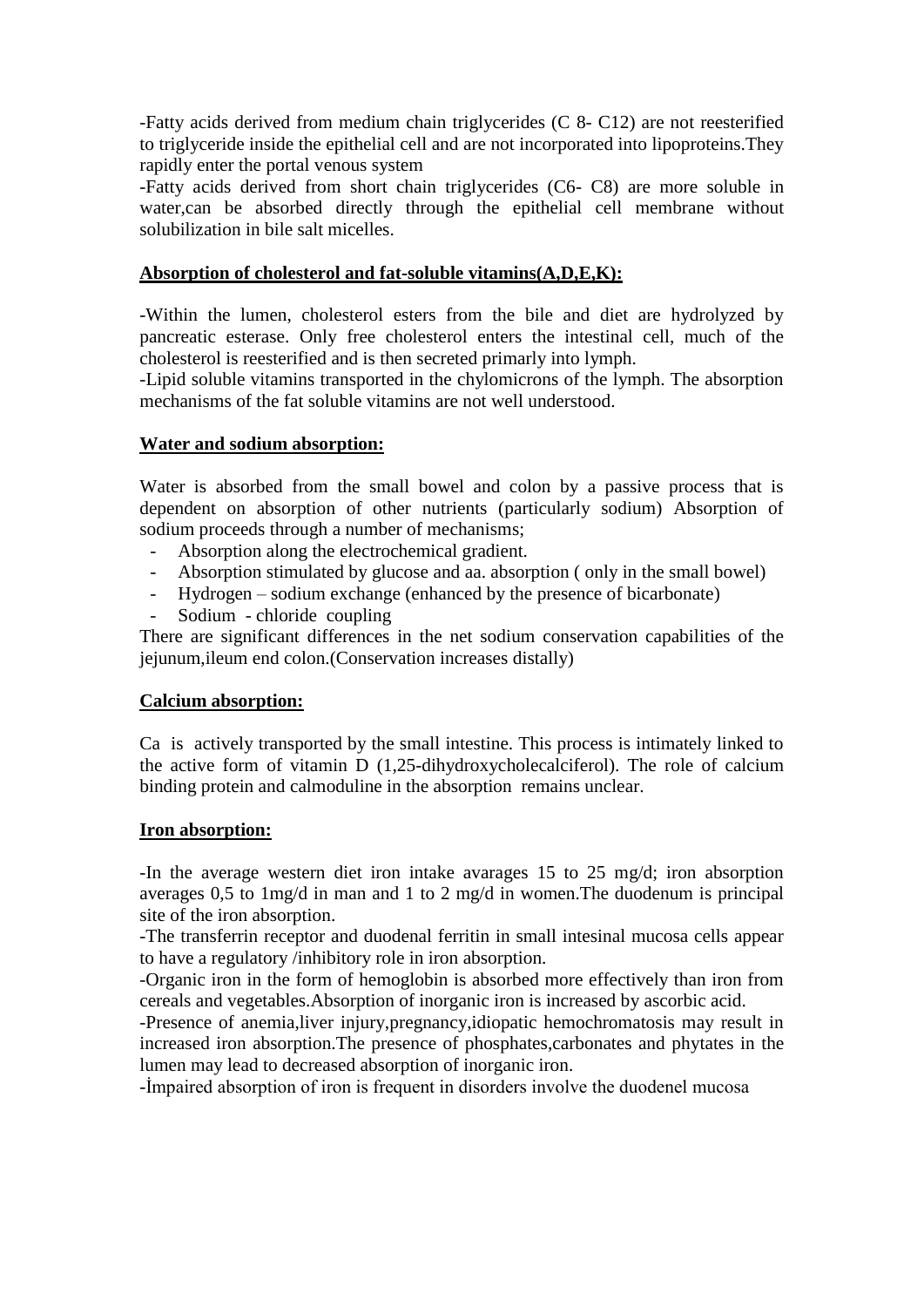# **Absorption of water soluble vitamins:**

# **Folic acid**

Folats exist in food conjugated with glutamyl peptides (polyglutamates). They must be deconjugated foat deconjugase to monoglutamates for absorption. Oral contraseptives, sulfasalazine,diphenylhydantoin,trimethoprim inhibit the absorption of dietary folate.

Thiamine and riboflavin appear to be absorbed by passive diffusion

# **Vitamin B12 (cobalamin)**

-Cobalamin (Cob) found in animal protein is released from protein in the stomach by the acid and pepsin

-Cob. binds the R protein (cobalophilin) secreted by the stomach

-This complex is degraded by pencreatic proteases with in the duodenum,with release of Cob. to bind with gastric intrinsic factor(IF)

 $-°Cob + IF'$  complex passes down to distal 60 cm of ileum and binds to specific receptor on the brush border

-Cobalamin enters to ileal cell but IF does not.

-Transcobalamin II (TCII) picks up cobalamin in the ileal mucosa and promotes its uptake by tissues throughout the body

-'TCII + Cob' complex enters tissue via endocytosis

# **CLASSIFICATION OF MALABSORPTION SYNDROME**

# **Inadequate digestion:**

Postgastrectomy steatorrhea Deficiency or inactivation of pancreatic lipase Exocrine pancreatic insuffiency Chronic pancreatitis Pancreatic carcinoma Cystic fibrosis Pancreatic resection Gastrinoma /Zollinger-Ellison syndrome)

# **Inadequate absorptive surface:**

Intestinal resection or bypass Mesenteric vascular disease with massive intestinal resection Regional enteritis with multipl bowel resections Jejunuileal bypass Gastroileostomy

# **Intestinal bacterial overgrowth:**

Structural abnormalities producing stasis Multipl small bowel diverticula **Strictures** Crohn disease Radiation enteritis Vasculitis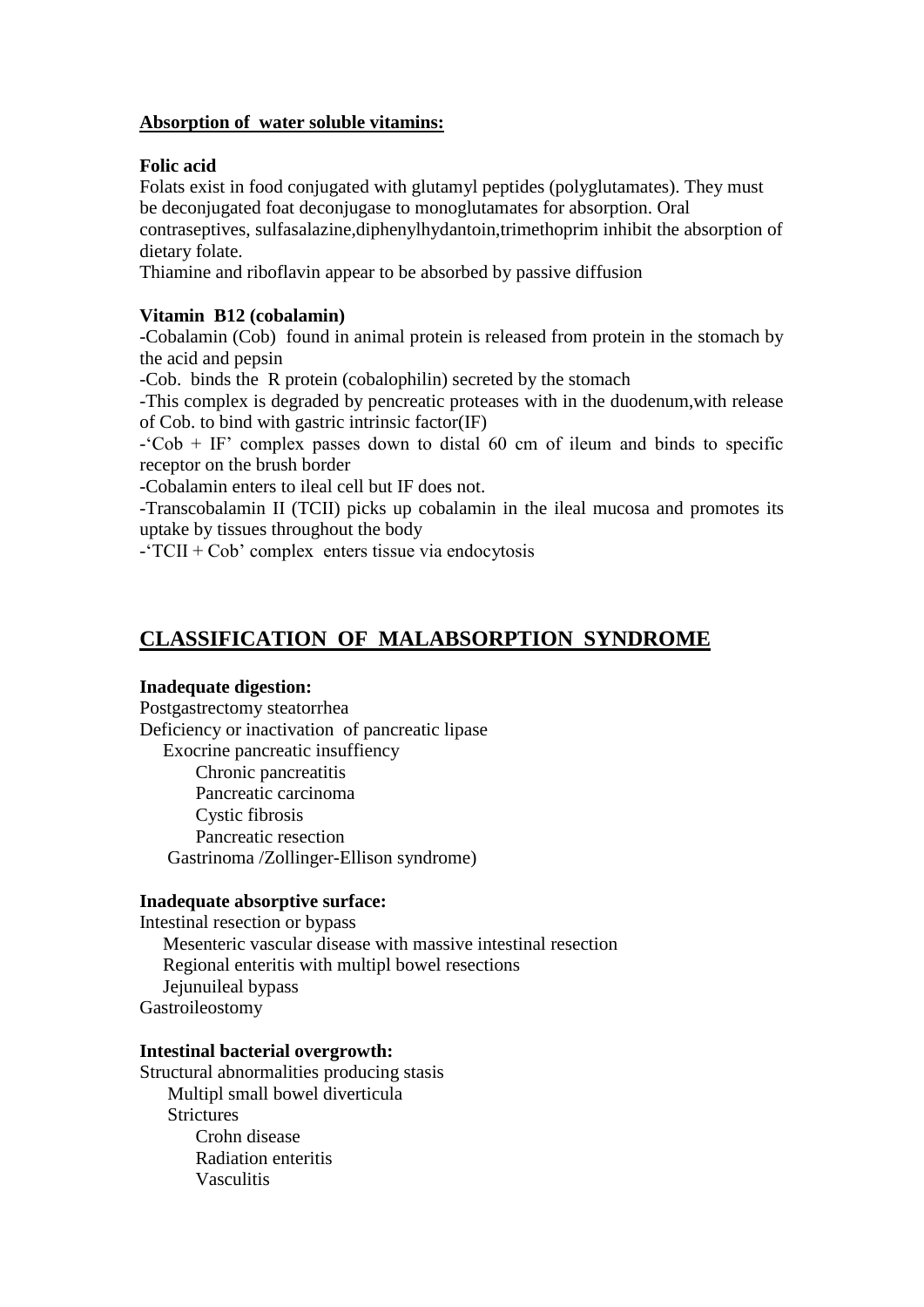Billroth II resection vith afferent loop stasis Multipl laparatomies resulting in bowel adhesion Fistulas Gastrocolic,gastroileal,jejunoileal,jejunucolic Motor abnormalities resulting in hipomotility Scleroderma Amyloidosis Diabetes mellitus Hypothyroidism Intestinal pseudoobstruction Gastric hypochlorhydria / achlorhydria Pernicious anemia Subtotal gastrectomy Prolonged use of proton pump inhibitors

# **Lymphatic obstruction:**

Intestinal lymphangiectasia Lymphoma Retroperitonel fibrosis Chronic enfections (Tbc)

# **Cardiovascular disorders:**

Costictive pericarditis Conjestive heart failure Mesenteric vascular insufficiency Vasculitis

# **Endocrin and metabolic disorders:**

Diabetes mellitus Hypoparathyroidism Adrenal insufficiency Hyperthyroidism Gastrinoma Carcinoid syndrome Meduller thyroid carcinoma

#### **Primary mucosal absorptive defects:**

| Inflammatory, infiltrative disorders or infections |                                  |
|----------------------------------------------------|----------------------------------|
| Crohn's disease                                    | Collagenous sprue                |
| Amyloidosis                                        | Whipple disease                  |
| Sclerodrema                                        | Nonspesific ulcertaive jejunitis |
| Lymphoma                                           | Mastocytosis                     |
| Radiation enteritis                                | Dermatitis herpetiformis         |
| Radiation enteritis                                | Tropical sprue                   |
| Biochemical or genetic abnormalities               |                                  |
| Celiac sprue                                       | Disaccaridase deficiency         |
| Hypogammaglobinemia                                | Abetalipoproteinemia             |
| Hartnup disease                                    | Cystinuria                       |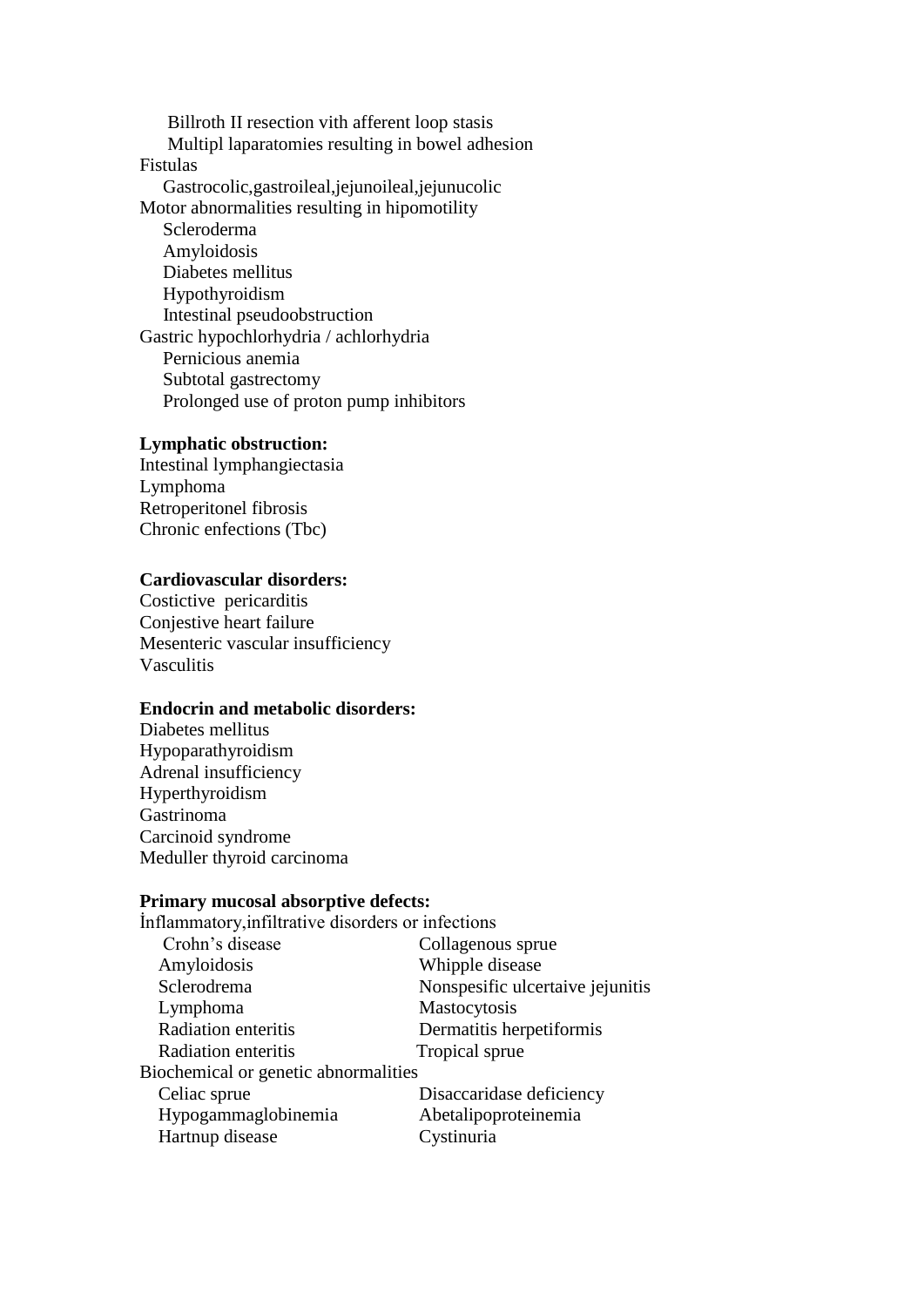# **Reduced intestinal bile salt concentration:**

Liver disease (Parenchymal or cholestatic) Anormal bacterial proliferation in the small bowel Afferent loop Blind loops Strictures Multipl divertical of small bowel Fistulas Hypomotility (DM, Intestinal pseudo obstr.) Interrupted enterohepatic circulation of bile acids Ileal resection Ileal inflammatory disease (Crohn,Tbc,Yersinia) Drugs (Sequestration or precipitation of bile salts) Neomycin Calcium carbonate Cholestyramine

# **TESTS USEFUL IN THE DIAGNOSIS OF MALABSORPTION**

# **Stool fat:**

-The qualitatif microscopic examination of a stool specimen with the Sudan III stain is of value and correlates well with the quantitatif determination of fecal fat.

-Normal fecal fat excretion is less than 6 g for 24 h. representing a coefficient of fat absorption of > 94 percent.

-Oral 14C triolein can be used as an effective test for fat absorption

 $-14C$ -Triolein breath test (14C-glycerol triolate  $\rightarrow$  radiolabeled CO2)

# **Xylose absorption:**

-The most coomonly employed test of carbohytrate absorption

-Patient ingests 25g D-xylose. A 5-h urine xylose excretion of 4g (26mmol) or grteater is concidered normal

-A blood xylose level of 30mg/dl or greater indicates normal absorption.

-Low values may be obtained in renal insufficiency, ascites ,intestinal bacterial overgrowth,administration of aspirin and indomethacin.

-Abnormal D-xylose absorption is found most frequently in disorders affecting the mucosa of the proximal small intestine,such as celiac sprue and tropical sprue.

# **Gastrointestinal X-Ray studies:**

-All patients with malabsorption should have radiographic examinations of small intestine

-Traditional findings suggesting a diagnosis of malabsorption include;

-Fragmantation , segmentation and flocculation of barium

-Thickened and nodular small intestinal folds

-Presence of strictures,fistulas and small bowel diverticula

# **Small intestinal biopsy:**

-The most commonly used instrument for obtaining biopsy is upper gastrointestinal endoscopy which largely superseded the sue of the Crosby cabsules.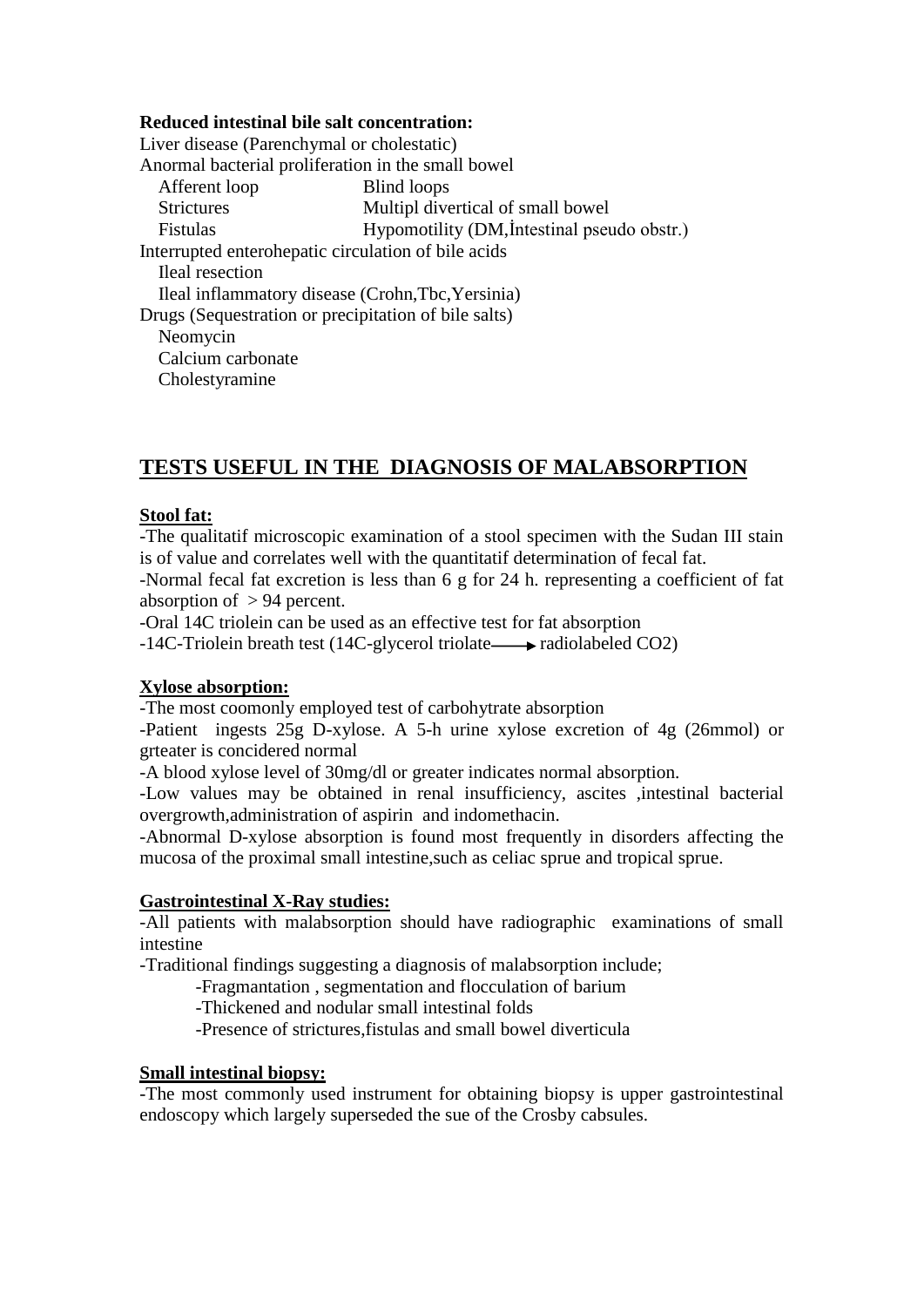# **Disorders associated with abnormalities in small bowel biopsy specimens:**

# **Biopsy has diagnostic value (Diffuse lesions)**

-**Whipple disease**; Lamina propria infiltrated with macrophage containing PAS positive glycoproteins

-**Abetalipoproteinemia**; Villus structure normal,epithelial cell vacuolated due to excess fat

-**Agammaglobuinemia;** Flattened or absent villi, increased lymphocyte infiltration, absence of plasma cells

-**Mycobacterium avium complex**

#### **Biopsy may have diagnostic value (Patchy lesions)**

-**İntestinal lymphoma**; Infiltration of lamina propria and submucosa with malignant cells

-**Intestinal lymphangiectasia**; Dilated lacteals and lymhatics in lamina propria, clubbed villi

**-Eosinophilic enteritis**; Diffuse or patchy eosinophilic infiltration in lamina propria and mucosa

-**Regional enteritis**; Noncaseating granüloma

-**Parasitic infestations**; Parasitic invasion of mocosa, adherence of trophozoites to mucosal surface as in giardiasis

-**Systemic mastocytosis**; Mast cell infiltration of lamina propria

#### **Biopsy is abnormal but not diagnostic**

-**Celiac sprue**; Shortend or absent villi hypertrophied crypts, demaged surface epithelium,mononuclear infiltration

-**Collagenous sprue**; Indistiguishable from celiac sprue, extensive subepitelial collagen deposition

-**Tropical sprue**; Lesion similar to celiac sprue with shortened or absent villi,lymphocyte infiltration

-**Folate deficiency**; Shortened villi,megalocytosis,decreased mitosis in crypts

-**Vitamin B12** deficiency; Similar to folate deficiency

-**Acute radiation enteritis**; Similar to folate deficiency

-**Systemic scleroderma**; Fibrosis around Brunner's glands

-**Bacterial overgrowth syndromes**; Patchy damage to villi and increased lymphocyte infiltration

# **Schilling test for Vitamin B12 absorption:**

-1mg of vitamin B12 is injected IM immediately prior to giving of the radioisotope labeled Vit B12. Then 1mg of 57Co-cyanocobalomin is given orally,all urine collected for the next 24 hours and the radioactivity in a sample of the pooled urine is measured. With normal absorption and renal excretion, 7 percent or more of the radioisotope should appear in the urine over 24 hours.Less than this amount may indicate any of the abnormalities .

-The Schilling test is valuable in the differential diagnosis of malabsorption and is frequently carried out in three stages;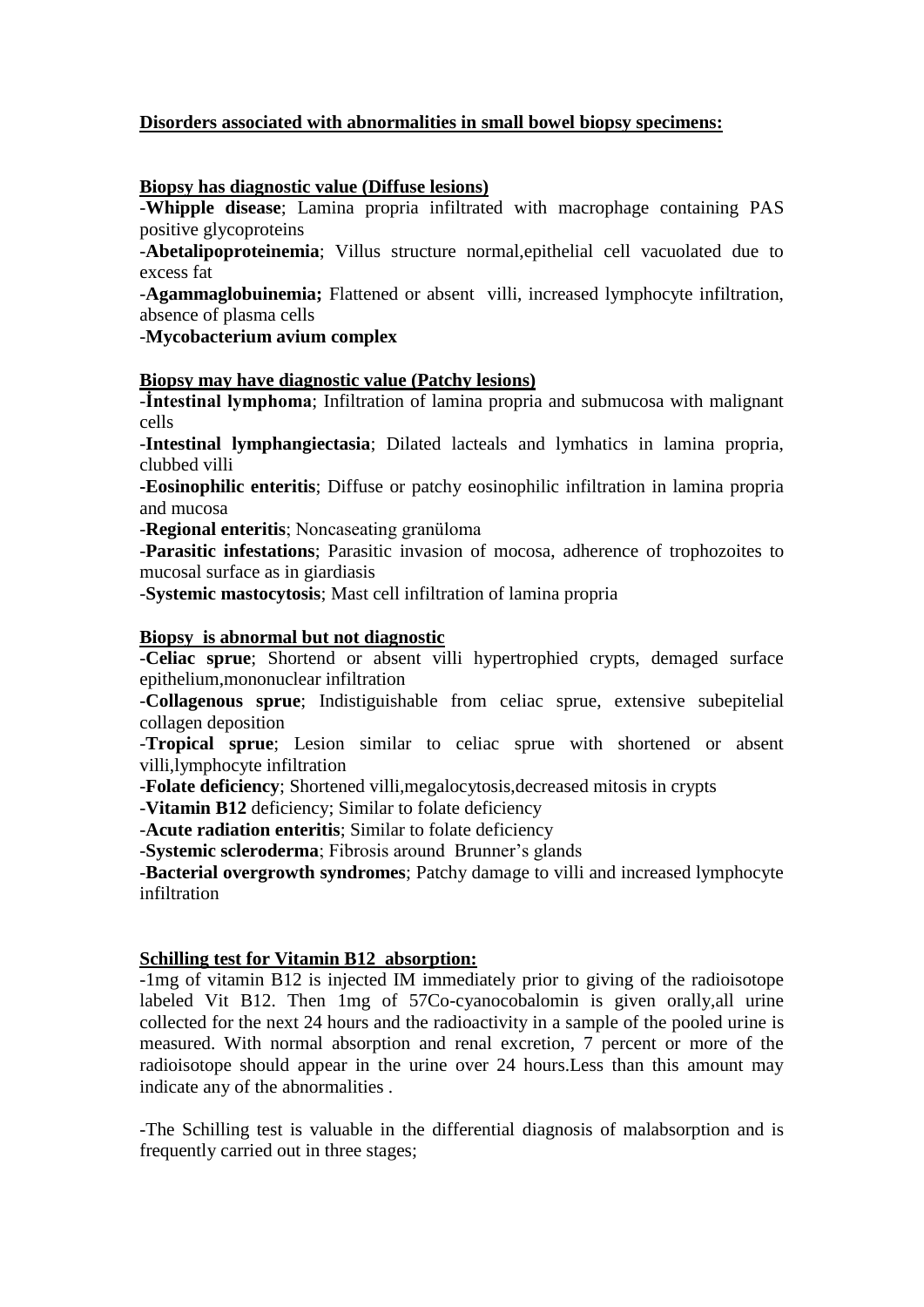# **1-Without instrinsic factor**

# **2-With intrinsic factor**

# **3-After a course of treatment with antibiotics or antiinflammatory drugs**

**-**Vitamin B12 absorption is frequently abnormal in patients with exocrine pancreatic insufficiency

# **Tests of bile salt absorption:**

-14C-Glycocholic acid breath test

-Selenium-75 labeled homotaurocholic acid test

-Cholestyramine therapy

# **Tests for bacterial overgrowth:**

-**Culture of intestinal aspirate**; Bacterial counts rarely exceed 10.000/ml in the jejunum or 100.000/ml in the ileum. (Coliform and other aerobic bacteria lactobacillus,bacteroides)

-**Glycocholic acid breath test;** (14C-glycocholic acid) The test result is considered abnormal if more than 4,5% of the administered radioactivity is excreted in the breath during the subsequent 6 hr. False negative results have been found in some 35% of patients

Bacteria  $\longrightarrow$  14C-Glycocholic acid  $\longrightarrow$  14C-Glycine 14CO2

# -**14C D-xylose breath test**

**-Glucose hydrogen breath test**; Ene-expiratory breath hydrogen concentrations ara measured before and at 30,60,90 and 120 min. after ingestion of 50mg dose of glucose. A peak hydrogen concentration that exceeds fasting levels by more than 20ppm is a more reliable diagnostic indicator.(Sensitivitiy-65%, specificity-90%).

# **Investigation of pancreatic exocrine function:**

-**Intubation studies**; Stimulation test require the analysis of aspirated duodenal contents following activation of the pancreas,

**1**-Directly by IV administration of secretin and pancreozymine

Secretin— $\rightarrow$  pancreatic fluid and bicarbonate

Pancreozymine enzyme production

**2-**İndirectly, with the Lundth test meal.

-**Bentiromide (PABA) test;** This test is the best-studied of the tubeless tests of pancreatic function.It provides an indirect measure of chymotrypsin activity.

Chimotrypsin  $\longrightarrow$  500mg oral NBT-PABA  $\longrightarrow$  PABA in urine as arylamines

A cumulative 6 hr arylamine excretion of less than 50 percent of that ingested as bentiromide is virtually diagnostic of pancreatic insufficiency.

Pancreatic supplements should be discontinued for at least five days before the test is performed.The test is not accurate when the serum creatinine level exceeds 2mg /dl.

**-Imaging the pancreas;** Ultrasonography should be initial investigation. When the findings ara not sufficient computed tomography (CT) is indicated. When US and CT fail to confirm chronic pancreatitis endoscopic retrograde cholangiopancreotography (ERCP) is particularly helpful. Detection of calcification on the direct abdominal graphy may suggest the presence of chronic pancreatitis.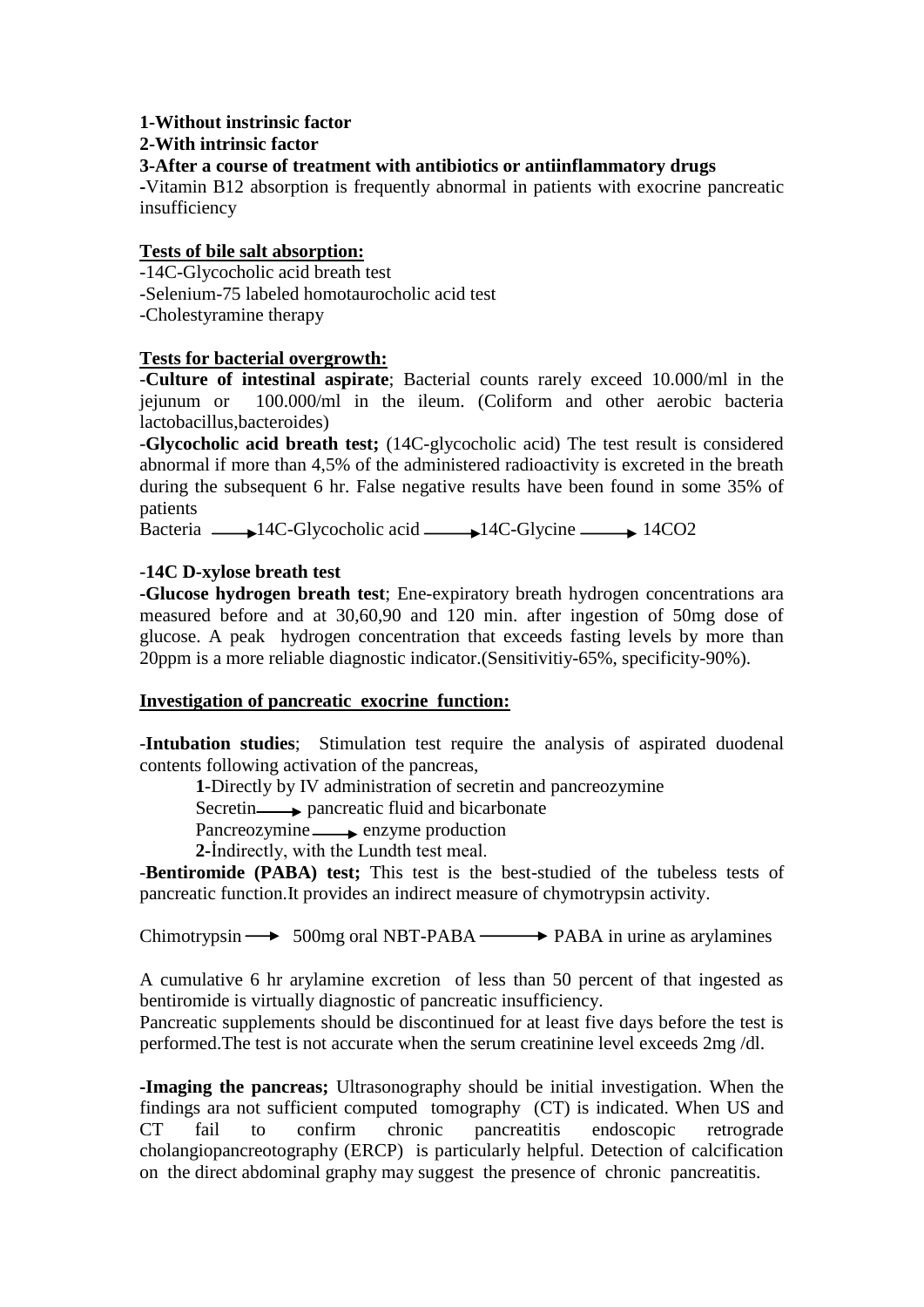**Abnormal serum calcium,albumin,cholesterol,magnesium,iron, serum carotenes, vitamin A and prothrombin time values may be found in several malabsorptiv disease**

# **DISORDERS OF MALABSORPTION**

# **INADEQUATE DIGESTION**

#### **Liver and biliary tract disease:**

 - Acut viral hepatitis,exrtahepatic biliary tract obstruction,primary biliary cirrhosis,post necrotic cirrhosis

 -Steatorrhea is due to impaired hepatic synthesis or excretion of conjugated bile salts ,resulting impaired formation of micellar lipid. These patients also may have impaired fat soluble vitamins resulting severe metabolic bone disease

 -Patients with alcohol induced liver disease also may have exocrine pancreatic insufficiency

#### **Postgastrectomy malabsorption:**

 -Steatorrhea is more common with a Billroth II than Billroth I type of anastomosis

 -Decreased stimulus for the release of secretin and cholecystokinin (CCK) from the duodenum may result in a depressed pancreatic enzyme response

 -İnadequate mixing of the pancreatic enzymes and bile salts secreted into proximal duodenum with the gastric contents entering the jejunum

-Stasis of intestinal contents in the afferent loop resulting bacterial proliferation

 -The loss of the reservoir function of the stomach resulting in decreased intestinal transit time

#### **INADEQUATE ABSORPTIVE SURFACE (Short bowel syndrome)**

Extensive intestinal resection often results in the short-bowel syndrome.

-Massive intestinal resection following a vascular insult to the small intestine

-Regional enteritis with multiple bowel resections

-A jejunoileal bypass for morbid obesity

-Resection of the ileum and the ileocecal valve alone may induce severe diarhea and malabsorption,even though less than 30 percent of small intestine is resected -Several measures are important in the management;

 -The diet should contain at least 2500 kcal and consist primarily of carbohydrate and protein with fat restricted to less than 40 g/d.

-It is often necessary to provide vitamins and mineral supplements

 -Spesific drugs are helpful in controlling diarrhea (antikolinergics,loperamide, codeine)

-Bile salt sequestering agent such as cholestyramine may helpful

-Supression of gastric hypersecretion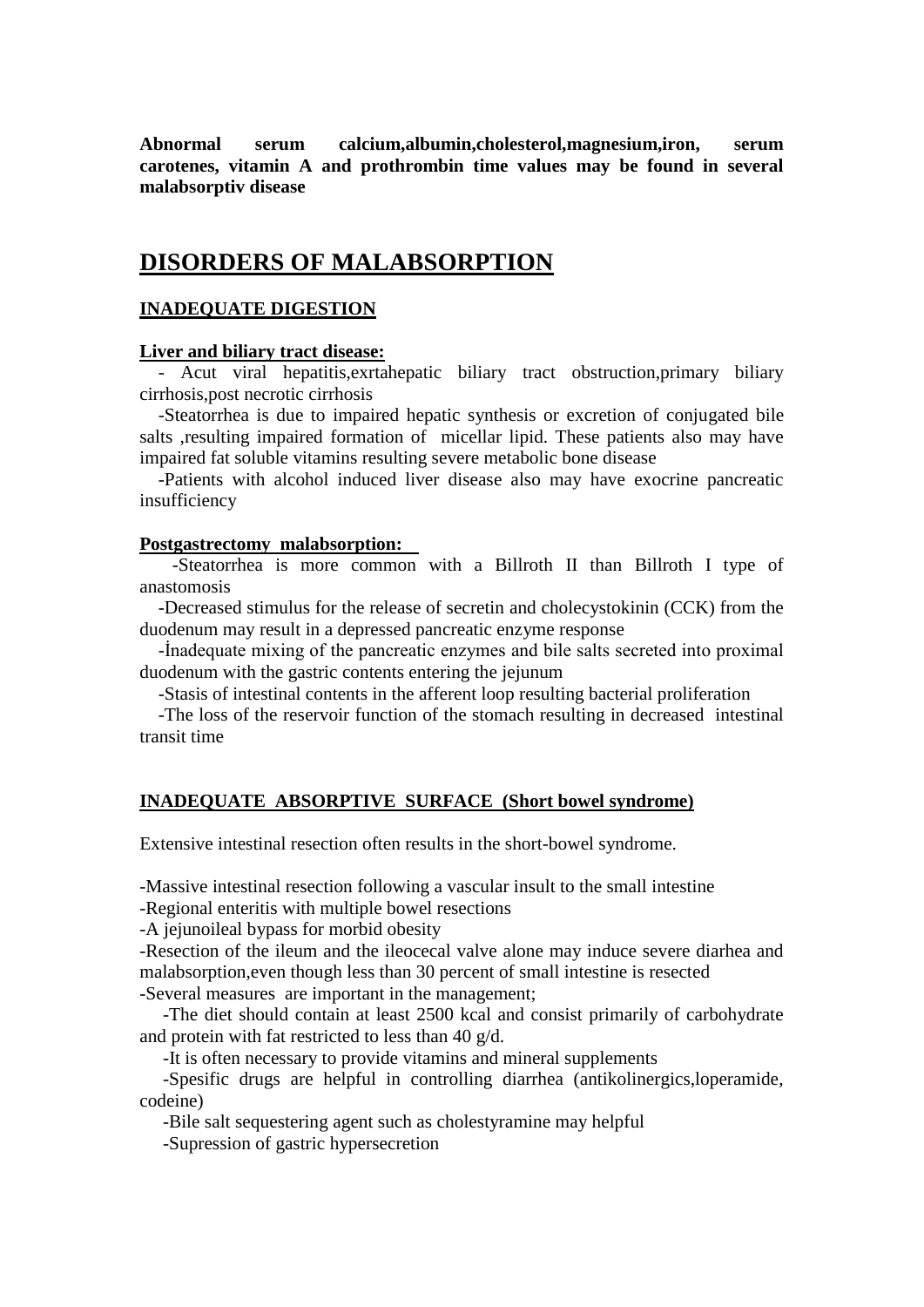-Octreotide, a long acting somatostatin analogue reduces digestive secretions and may ameliorate the diarrhea.

 -Total parenteral nutrition is frequently required during the firs 6 months after massive intestinal resection

# **MALABSORPTION DUE TO BACTERIAL OVER-GROWTH OF THE SMALL BOWEL**

-The proximal small intestine is usually bacteriologically sterile because of three factors;

1-The acid milieu of the stomach

2-Intestinal peristalsis

- 3-Secretion of immunoglobulins into the intestinal lumen
- 4-Intact ileocecal valve

#### **Pathophysiology**

 **-**Intraluminal deconjugation of bile salts and decreased intaluminal bile salt concentration

-Impaired intraluminal micelle formation

-Intestinal mucosal lesions due to microorganisms

# **Clinical manifestations**

 **-**Positive breath tests

- -Moderate steatorrhea (15-30g fecal fat/d)
- -Macrocytic anemia with a megaloblastic bone marrow
- -Corection of steatorrhea and vitamin B 12 absorption by antibiotic therapy

(Tetracycline,metronidazole,ciprofloxacine,trimethoprime,sulfomethoxazole)

#### **Chronic intestinal pseudoobstruction:**

Two main types can be detected;

-**Primary** or idiopathic intestinal pseudoobstruction

Three types were described; Myopathic, neuropathic and idiopathic types

-**Secondary** intestinal pseudoobstruction

 Scleroderma,dermatomyositis,SLE,amyloidosis,diabetes mellitus,hypothyroidism Chagas disease, drugs, paraneoplastic (small cell lung cancer)

-Nausea,vomiting,abdominal pain,distention,constipation,intermittant diarrhea,urinary tract symptoms,dysphagia are primary clinical manifestations

-Solid nutrients must be restricted, *cisapride* may be helpful

# **Scleroderma:**

-Impaired intestinal motility and jejunal pseudo diverticulosis

-Involvement of the intestinal wall by the disease (collagen deposition)

-Vascular ischemia

-Treatment with antibiotics and prokinetics may be beneficial

#### **Tropical sprue:**

Tropical sprue is a malabsorptive disorder of unknown cause affecting residents or visitors to tropical regions. It may have its onset months or even years after a patient has returned from the tropics.

-Etiology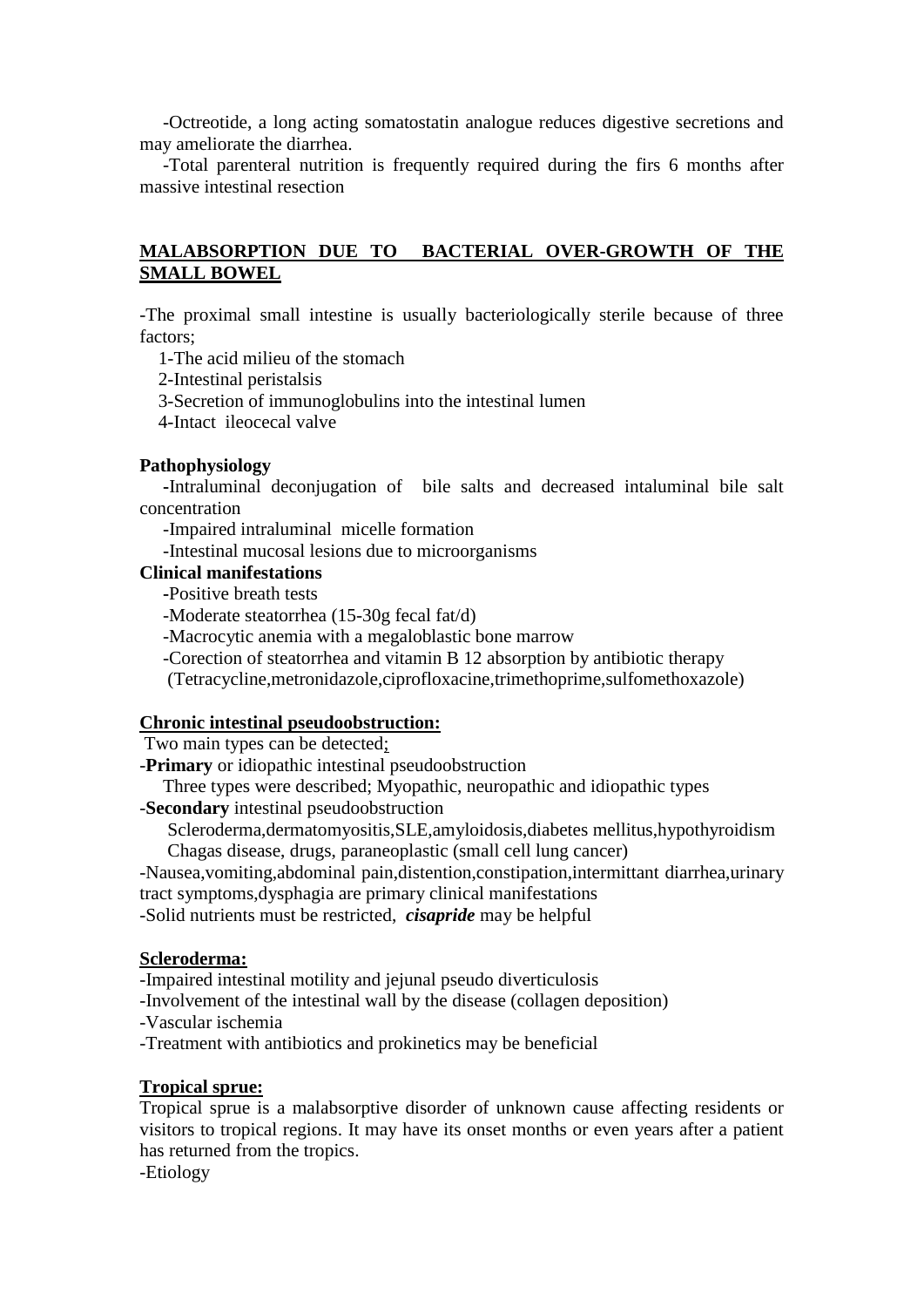-A nutritional deficiency

-A transmisible infectious microorganism

-A toxin elaborated by a microorganisms or contained in the diet

-Anorexia,diarrhea,weight loss,symptoms of anemia (iron,B12 and folate), sequela of nutritional deficiency, abdominal distention

-Absorption of fat,xylose and B12 is impaired

-Jejunal biopsy; Shortened and thickened villi, icreased crypt depth,increased infiltration of mononuclear cells in the lamina propria and epithelium,lesions may be patchy.

-Treatment with vitamin B12,folate and antibiotics have all been effective in inducing remission (Tetracycline or Ciprofloxacine)

# **Malabsorption in AIDS:**

-Diarrhea and weigt loss occur frequently in patients with AIDS -These symptoms are often duo to; Infections and small intestinal Kaposi sarcoma

# **DISORDERS ASSOCIATED WITH LYMPHATIC OBSTRUCTION**

# **Whipple's disease:**

-This is a rare disorder characterized clinically by artralgia, abdominal pain,diarrhea,progresive weight loss, low grade fever, increased skin pigmentation peripheral lymphadenopathy ,heart failure,endocarditis,uveitis,central nervous system manifestations ,dilated lacteals in the bowel wall and impaired intestinal absorption

-The diagnosis is established by demonstrating the presence in the mucosa of macrophages containing large PAS positive cytoplasmic granules and dilated lymphatics

-Electron microscopic studies revealed the presence of rod-shaped structures in and adjacent to the macrophages,epithelial cells and leukocytes (**Tropheryma Whippelii)**  -Therapy with antibiotics will usually induce clinical remission. Patients with whipple' disease should be treated with antibiotics, such as trimethoprimsulfamethoxazole at least 1 year.

# **Intestinal lymphoma:**

-Steatrorrhea is a manifestation of primary intestinal lymphoma.may be either primary or secondary to lymphoma elsewhere..The diagnosis should be suspected in patients with malabsorption with the following findings;

- 1- A malabsorption syndrome in which clinical and biopsy features resemble those of celiac sprue but in which there is an incomplete response to a gluten free diet.
- 2- The presence of abdominal pain and fever
- 3- Signs and symtoms of intestinal obstruction

-Mechanism of malabsorption in intestinal lymphoma may be related to several factors;

1-Diffuse involvement of the small intestinal mucosa

2-Involvement of the bowel wall with lymphatic obstruction

3-Localized stenosis with stasis of intestinal contents and bacterial overgrowth

-The majority of primary intestinal lymphoma are B-cell lymphomas, the main exception being the lymphomas that complicate coeliac disease,which are T-cell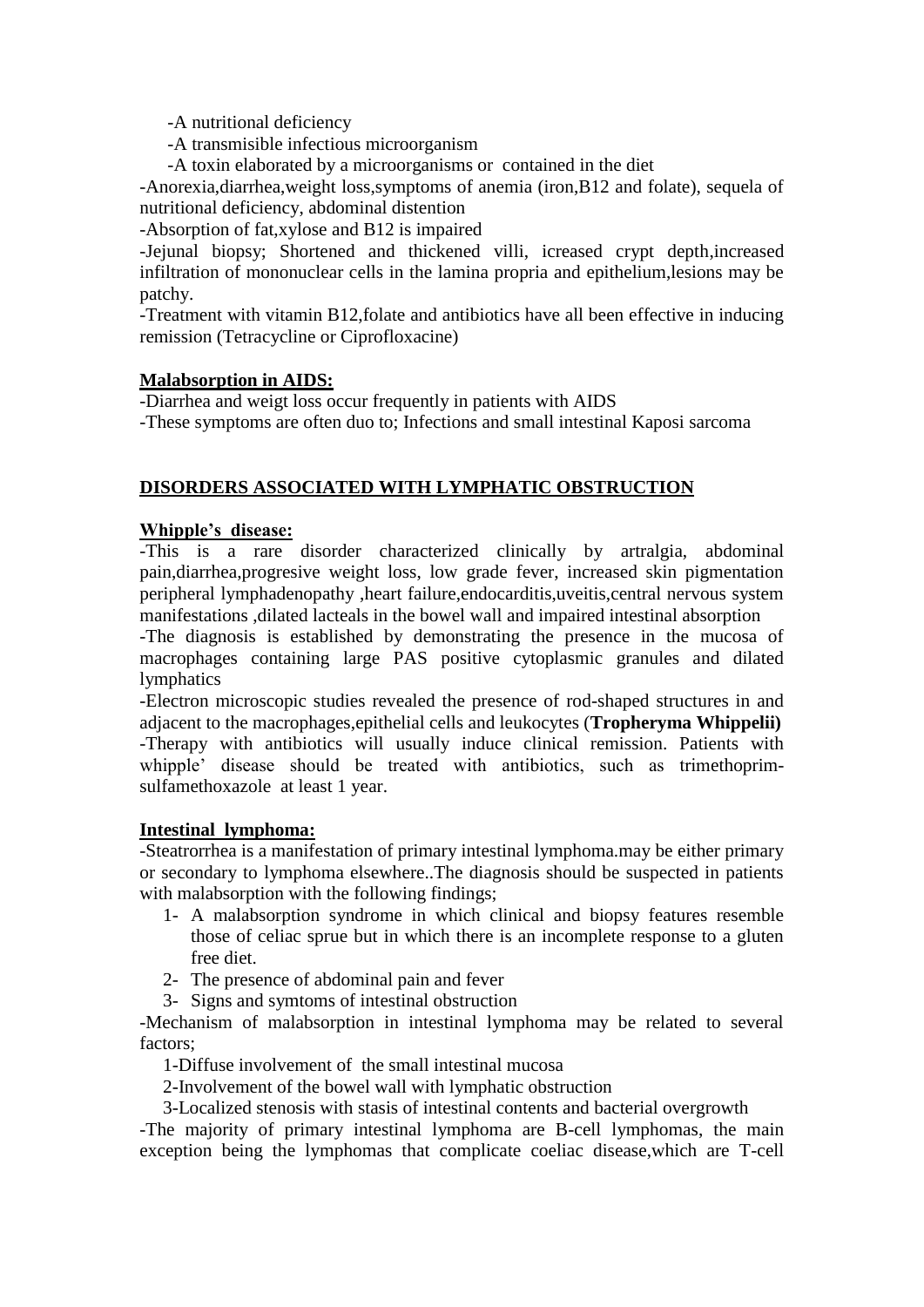lymphomas (Enteropathy associated T-cell lymphomas). Hodgkin's disease only rarely involves the intestine.

-Hepatomegaly,splenomegaly,palpable abdominal masses and peripheral adenopathy are usually not found.

-There may be a total absence of villi or lesser degrees of blunting and shortening of the villi in histologic examination.

# **-Western type intestinal lymphoma**

Short primary lymphomatous lesions,usually present with obstructive symptoms or as a mass, any part of the intestine may be involved but the distal small intestine and stomach are the most common sites. The disease occurs predominantly in men and age of onset of symptoms is about 50 years. Perforation ,bleeding and intestinal obstruction are common terminal complications.

**Treatment;** Surgical resection and/or chemotherapy -radiotherapy

# **-Alpha chain disease (Mediterranean lymphoma)(PPIL):**

Primary proximal intestinal lymphoma (PPIL) is arguably only pre-malignant in its early stages and should probably be considered seperately from other intestinal lymphomas.There is hyperplasia followed by neoplasia of Ig-A producing cells within the intestine, poosibly as a result of chronic antigenic stimulation. The malignant cells produce IgA heavy chains in excees without ligt chains.The alpha chains can be detected in blood and urine. Secretuar IgA fuction is defective.Anemia,abdominal pain,steatorrhea,weight loss and severe clubbing are main common symptoms.The disease occurs predominantly in young man in countries around the mediterrenean,in Africa,South America and the Far East.

**Treatment;** With tetracycline in early premalignant phase and with chemothrapy in malignant phase

#### **Cardiovascular disorders:**

Steatorrhea has been described in patients with chronic congestive heart failure,superior mesenteric artery insufficiency and costrictive pericarditis

# **INFLAMMATORY OR INFILTRATIVE DISORDERS**

#### **Regional enteritis:**

Malabsorption in regional enteritis may result from several factors;

 1-Interruption of the enterohepatic circulation of bile acids by ileal disease or resection

 2-Deconjugation of bile salts due to bacterial overgrowth, in turn related to srictures and /or fistulas

3-Active inflammatory bowel disease causing impaired mucosal cell function

4-Inadequate absorptive surface resulting from intestinal resection or fistulas

5-Severe protein depletion producing impaired exocrine pancreatic function.

Treatment with sulfasalazine,corticosteroids and other immunosupresive drugs may be beneficial.

After ileal resection (less then  $80-100$ cm)  $\rightarrow$  Bile salts induced diarrhea (Cholerrheic diarrhea) may respond to teratment with cholestyramine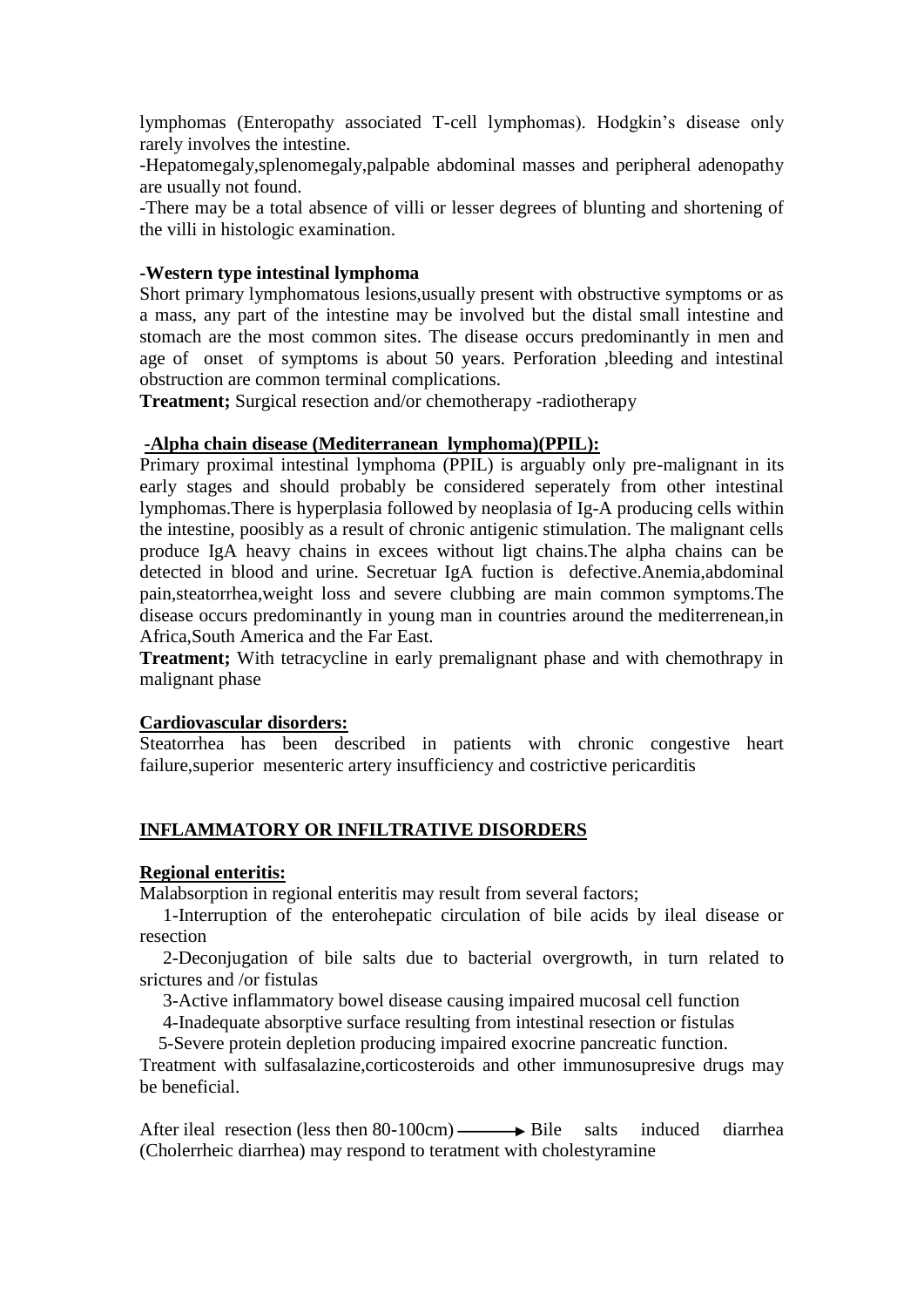After ileal resection (more than 100cm) Fat acids induced diarrhea. Cholestyramine to make worse the diarrhea.

#### **Chronic nongranulomatous ulcerative jejunoileitis:**

This disorder characterized by abdominal abdominal pain,weight loss, fever, diarrhea, steatorrhea, hypoalbuninemia and protein loosing enteropathy. Findings mimic celiac sprue and regional ileitis.Glucocorticoid treatment has resulted in transient improvement.

# **Amyloidosis:**

Amyloid is an insoluble glycoprotein complex that may be deposited in a wide variety of body trissues including all parts of the digestive tract. It is an amorphous fibrillar material that stains pink with HE and Congo red.

There are main six types of amyloidosis; Primary amyloidosis, amyloid with multipl myeloma or chronic infectious disease, heredofamilial amyloidosis sush as FMF, local amyloidosis,I diopathic amyloidosis of aging.

Gastrointestinal tract involvement is common in amyloidosis.Chief sites for amyloid deposits and potential consequences are;

1-In muscularis mucusa,which impairs mucosal absorption

2-In the walls of small blood vessel, which can produce ischemia and infarction

3-Within the muscle layer of the bowel wall,which can interrupt normal motility.

Diagnosis should be confirmed by mucosal biopsy (Gastric, small intestinal or/and rectal)

There is no specific therapy for amyloidosis. Colchicine, antibiotics and prochinetic agents may supply some benefit.

# **Raidation injury to the small bowel:**

Extensive morphologic damage of the small intestinal mucosa often follows normal or excessive abdominal irradiation  $($ >4500 – 5000 rad). Changes duo to radiation injury include ; decrease in crypt mitoses, shortened of the villi, megalocytosis of epithelial cells and inflammatory cell infiltration of the lamina propria. In some patients intestinal strictures due to vasculopathy , ischemia and intestinal lymphangiectasia may develop.

Treatment with antibiotics,pancreatic enzymes,gluten-free diet, glucocorticoids and opiates has limited success.

# **Eosinophilic enteritis:**

Eosinophilic gastroenteritis is a disorder of the stomach,small bowel and colon that is of unknown etiology and is characterized by peripheral blood eosinophilia and eosinophilic infiltration of the gut wall without evidence of vasculitis. Three main patters have been identified;

1-Predominantly mucosal disease Symptoms due to diarrhea, steatorrhea

2-Predominant muscle layer disease  $\longrightarrow$  Symptoms due to obstruction

3-Predominant subserosal disease  $\longrightarrow$  Symptoms due to ascites (with marked eosinophilia in the asitic fluid)

4-It should be emphasized that mixed clinical forms may also occur.

Food allergy is related to symptoms in less than 20 percent of patients. In such patients fasting serum IgE levels are often elevated.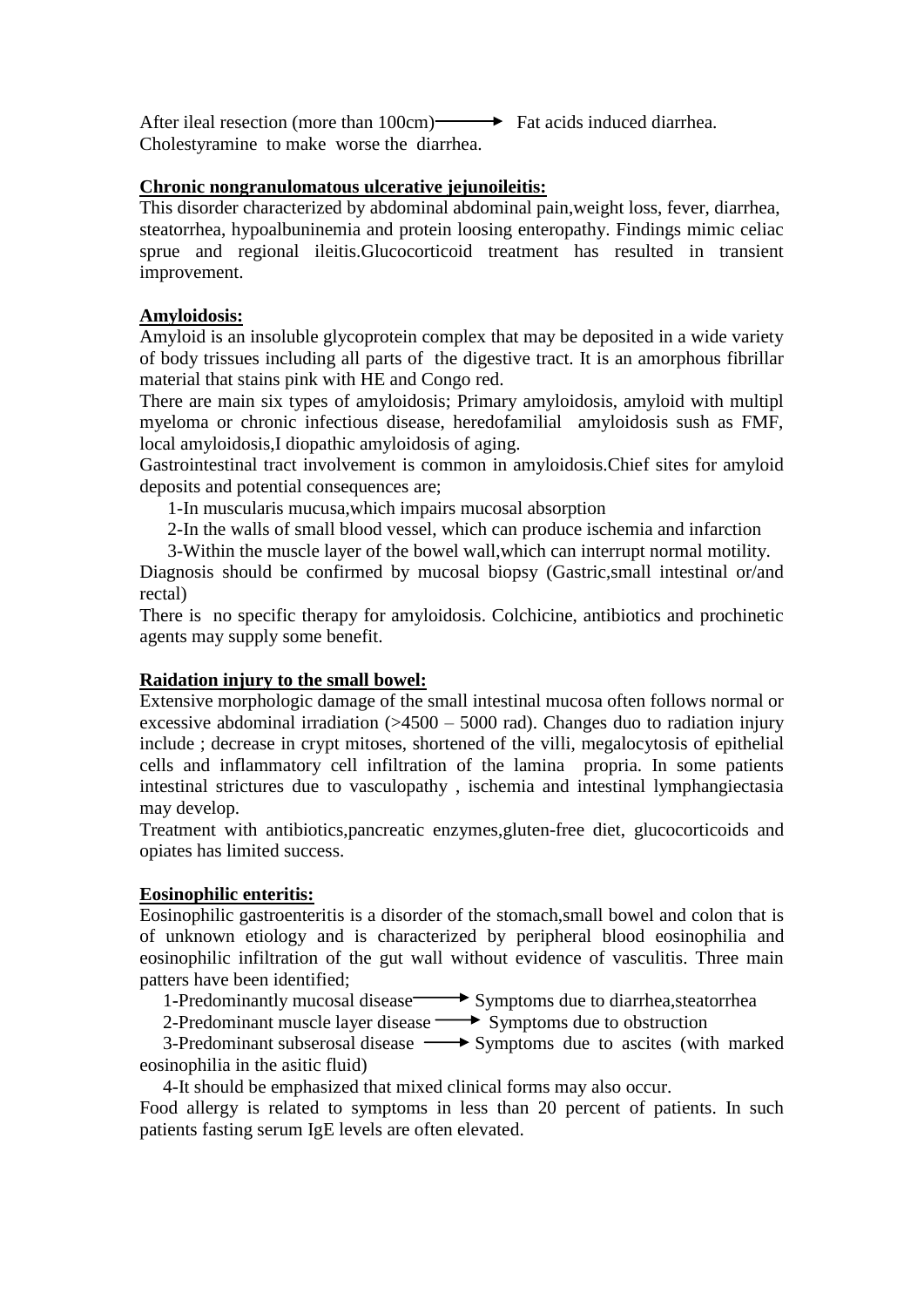Elimination diets are frequently ineffective and such patients may require prolonged glucocorticoid therapy to remain well. Ketotifen and cromolyn are also useful therapeutic adjuncts.

# **Dermatitis and malabsorption:**

A malabsorption syndrome ,usually mild, has been reported in patients with a variety of dermatologic disorders including psoriasis, eczemotoid dermatitis and dermatitis herpetiformis. Histologis changes of small bowel mucosa resemble celiac sprue.

# **BIOCHEMICAL OR GENETIC ABNORMALITIES**

# **Celiac sprue (Gluten induced enteropathy):**

-70 percent of the cases are in women.

-The incidence in siblings appears to be many times higher than that in the general population.

-Incidence is variable between 0,05-0,2 % .

-Celiac sprue patients have an increased frequency (in 70-90%) of some serum histocompatibility antigens (HLA-DR3 and HLA-DOw2). The HLA antigens may be linked to immune response to peptides in gluten or to production of pathogenic antigliadin antibodies.

-Gluten and related substance gliadin are found especially in wheat. The alcoholsoluble fraction of gluten cosists of glutamine- rich gliadin polypeptides which can be fractioned into alpha,beta,gamma and delta subgroups; all four are toxic to celiac spure patients.Two theories have been proposed;

**1-Toxic theory;** Patients with celiac sprue lack a spesific mucosal peptidase so that gluten or its larger glutamine containing peptides ara not effectively hydrolized to smaller peptides.As a consequence toxic peptides might accumulate in the mucosa.

 **2-Immunologic theory;** Gluten or gluten metabolites may initiate an immune reaction in the intestinal mucosa. İnteraction of T lymphocytes with crypt epithelium may be a primary event in the pathogenesis of the intestinal lesion.

-A possible role for adenovirus serotype 12(Ad12) in the pathogenesis of celiac sprue has been proposed on the basis of two observations;

 There is aa.sequence homology between a portion of a-gliadin and viral protein (E16) and patients with untreated celiac disease have a much higher frequency of antibodies to Ad12 than treated celiac sprue patients and controls.

# **-Jejunal biopsy specimens from patients with celiac sprue show a characteristic lesion;**

 -There is blunting and flattening of the mucosal surface with villi either absent, broad and short

-The crypts are elongated and ratio of willi to crypt lenghts are reversed

-There is generally dense infiltration of inflammatory cells in the lamina propria

 -The surface epithelium is altered with a cuboidal rather than normal columnar cells.

-These changes are usually most severe in the proximal small bowel.

 -Similar changes have been described in other conditions including lymphoma, tropical sprue and hypogammaglobulinemia associated with malabsorption.

-**Since the mucosa is damaged and altered in patients with celiac sprue,there may be decreased release of pancreotropic hormones (secretin and CCK).**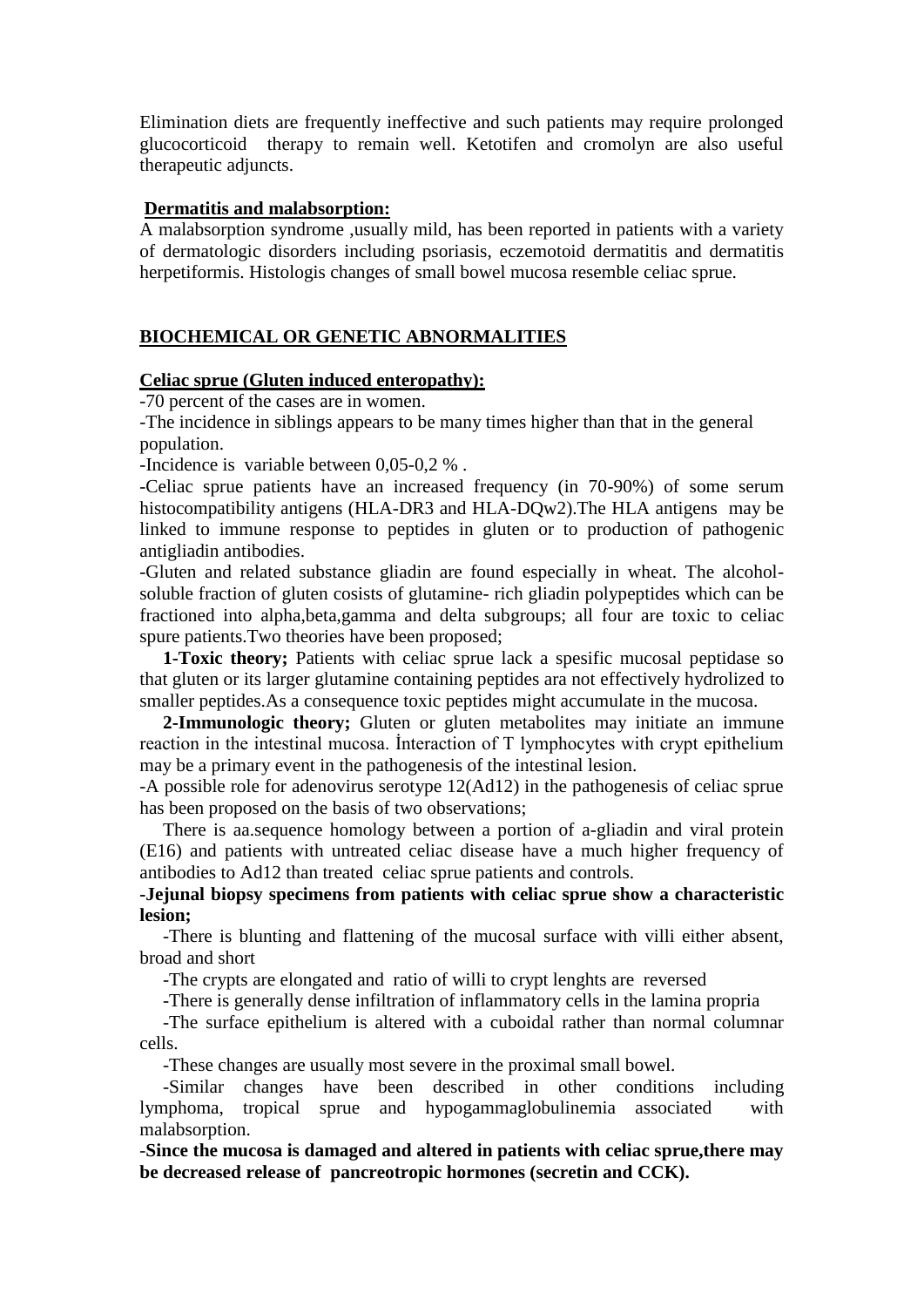#### **-Diarrhea in celiac sprue patients is due to number of factors;**

-Impaired absorption of salt and water from small intestine

-Net secretion of water form abnormal jejunal mucosa

 -Net colonic secretion of water and electrolytes induced by unabsorbed fatty acids. Most patients with celiac sprue will have a typical malabsorption syndrome characterized by weight loss, abdominal distention and bloathing, diarrhea, steatorrhea and abnormal results on test absorptive function .

-**There are established associations between celiac sprue and;** diabetes mellitus, selective IgA deficiency, primary sclerosan cholangitis primary biliary cirrhosis,ulcerative cholangitis and lymphocytic (or microscopic) colitis.

# **-Three criteria should be met for a definite diagnosis of celiac disease to be made;**

1-Evidence of malabsorption

2-The presence of characteristic abnormal findings on biopsy specimens

 3-Clinical,biochemical and histologic improvement after institution of a gluten free diet.

-**Endoscopic findings;** Mucosa may be atrophic, mottled or scalopped appearence, edematous

-**Antigliadin,antiendomysial and antireticulin antibodies** have been widely used in the diagnosis of celiac disease.Approximately 90 percent of patients with untreated celiac disease have IgA and/or IgG antigliadin antibodies and antiendomysial antibodies. Antibody titers frquently decrease after institution of a gluten free diet.

-A possible variant of celiac diseae is **collagenous sprue** which characteristically reveal a collagen deposition in the lamina propria in addition the other characteristic histologic findings of celiac sprue. Fatal ,unremitting malabsorption developed in a third of the patients with dense collagen deposition.

-80 percent of patients improve after institution of a gluten free diet. Symptomatic improvement usually occurs within a few weeks but improvement in the small bowel histologic characteristics may not occur for months.

-The patients must avoid all wheat, barley, rye and oats. Rice, corn,soy and the flours of these grains are acceptable.

-Recent studies indicate that oats, when ingested in quantities of about 50g/d, are safe for celiac sprue patients for a period of at least 6 to 12 months.

-Approximately 50 percent of patients with refractory sprue respond to glucucorticoids.

# -**If patient with celiac sprue does not respond to gluten-free diet, other possibilities or complicating factors must be considered;**

1-The diagnosis is incorrect

2-The patient is not adhering strictly to the diet

3-There may be another concurrent disease, such as pancreatic insufficiency

4-Lactase deficiency may be present with resulting milk tolerance

5-The patient may have collagenous sprue

6-The patient may have developed intestinal lymphoma

7-The patient may have developed lymphocytic colitis

8-The patient may have ulceration of jejunum or ileum

 9-A small number of patients show a markedly delayed response to gluten free diet with significant improvement occuring only after 24 to 36 months of therapy.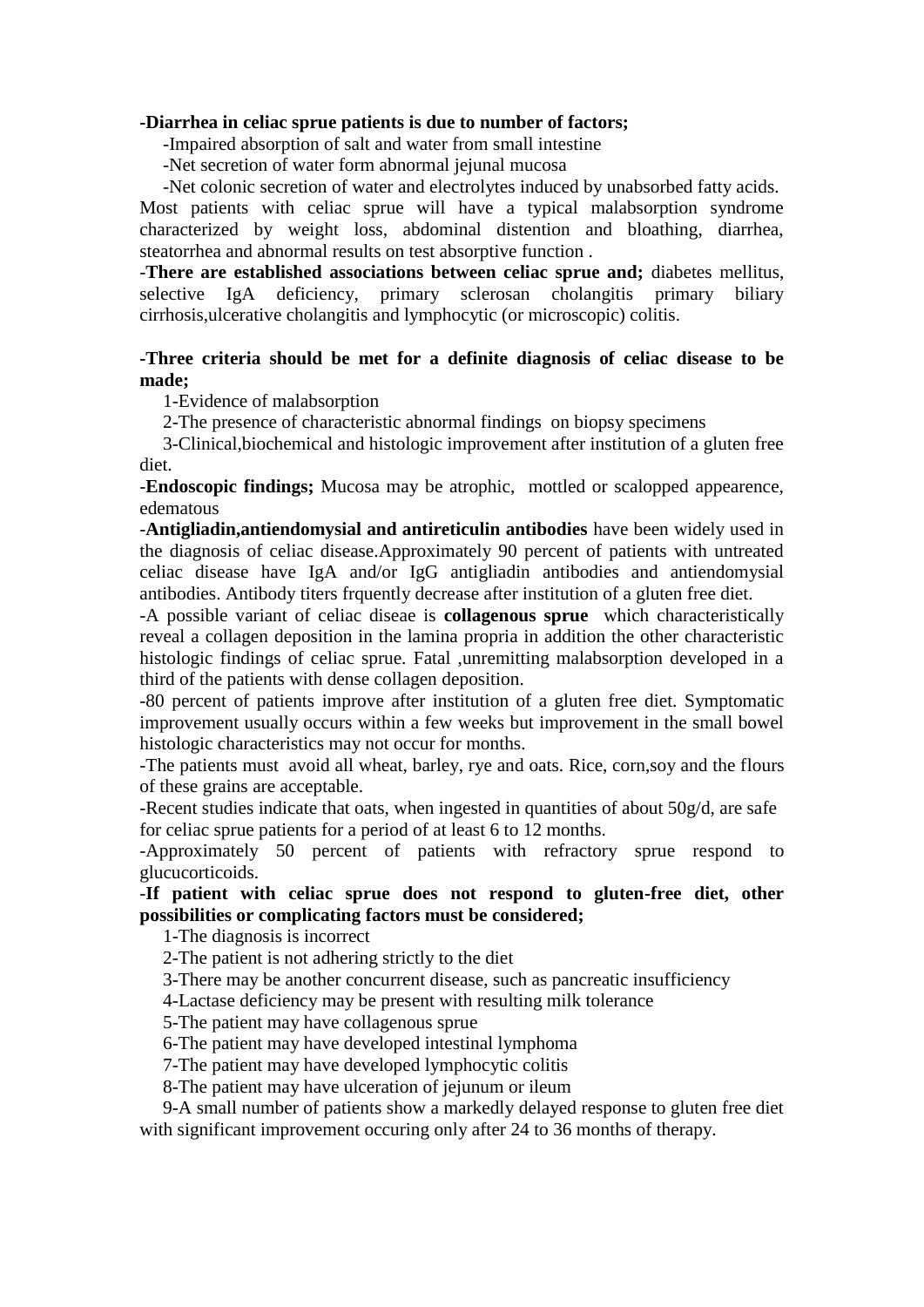# **-A late and rare complication of ceilac disease is developing of esophageal adenocarcinoma**

# **Systemic mastocytosis:**

-Some evidence of malabsorption occurs in 30 percent of patients with systemic mastositosis

-Malabsorption is usually not severe

-Steatorrhea may be related to excessive gastric acid secretion ,infiltration of the mucosa with mast cells and eosinophils which release histamine and other mediators such as prostoglandins that can affect mucosal secretion, blood flow and intestinal motility.

-Treatment with histamine H1 and H2 receptor antagonists and cromolyn provides relief of diarrhea in some patients.

# **Disaccaridase deficiency syndrome:**

# -**Lactase deficiency:**

Since lactose is principal carbohydtrate of milk,s uch individuals show milk intolerance with symptoms of abdominal cramps,bloating or distention and diarrhea. It would appear that about 5 to 15 percent of the adult white population shows intestinal lactase deficiency but in African American, Bantus and Asians, the incidence is as high as 80 to 90 percent.

-Lactose cannot be hydrolysed and it passes into the colon where it is fermanted by bacteria producing volatile short chain fatty acids,H2 and CO2 which cause discomfort and diarrhea.

-Oral lactose tolerance test and hydrogen breath test may be useful in the diagnosis

-Approximately 70 percent of patients with primary lactose intolerance will respond to a lactose restricted diet while the remaing 30 percent will not because of **underlying irritable bowel syndrome.**

-Acquired lactase deficiency is often seen association with a variety of gastrointestinal disease,in many of which there is histologic evidence of mucosal damage.

-Deficiency of other disaccaridase; Damage to intestinal mucosa may produce decreased levels of other disaccaridases, such sucrose-isomaltase deficiency.

# **Hypogammaglobulinemia:**

-This rare disorder is characterised by a markedly reduced or absent IgA and IgM antibodies in the serum and jejunal secretion. Chronic diarrhea,malabsorption and respiratory infections are common.

-The diagnose is made on measurement of serum 'Ig' and on intestinal biopsy which shows that plasma cells are reduced or absent and there may be nodules of lymphoid tissue **(nodular lymphoid hyperplasia)** .Some patients have histologic features of coeliac disease. Giardia intestinalis infestation is very common.

-Treatments involves control of giardiasis and if necessary regular parenteral replacement of immunoglobulins.

# **Abetalipoproteinemia:**

-Inherited otosomal recessive disorder caused by impaired synthesis of lipoprotein (apoprotein-B, a major protein component of VLDL, LDL and chylomicrons) in the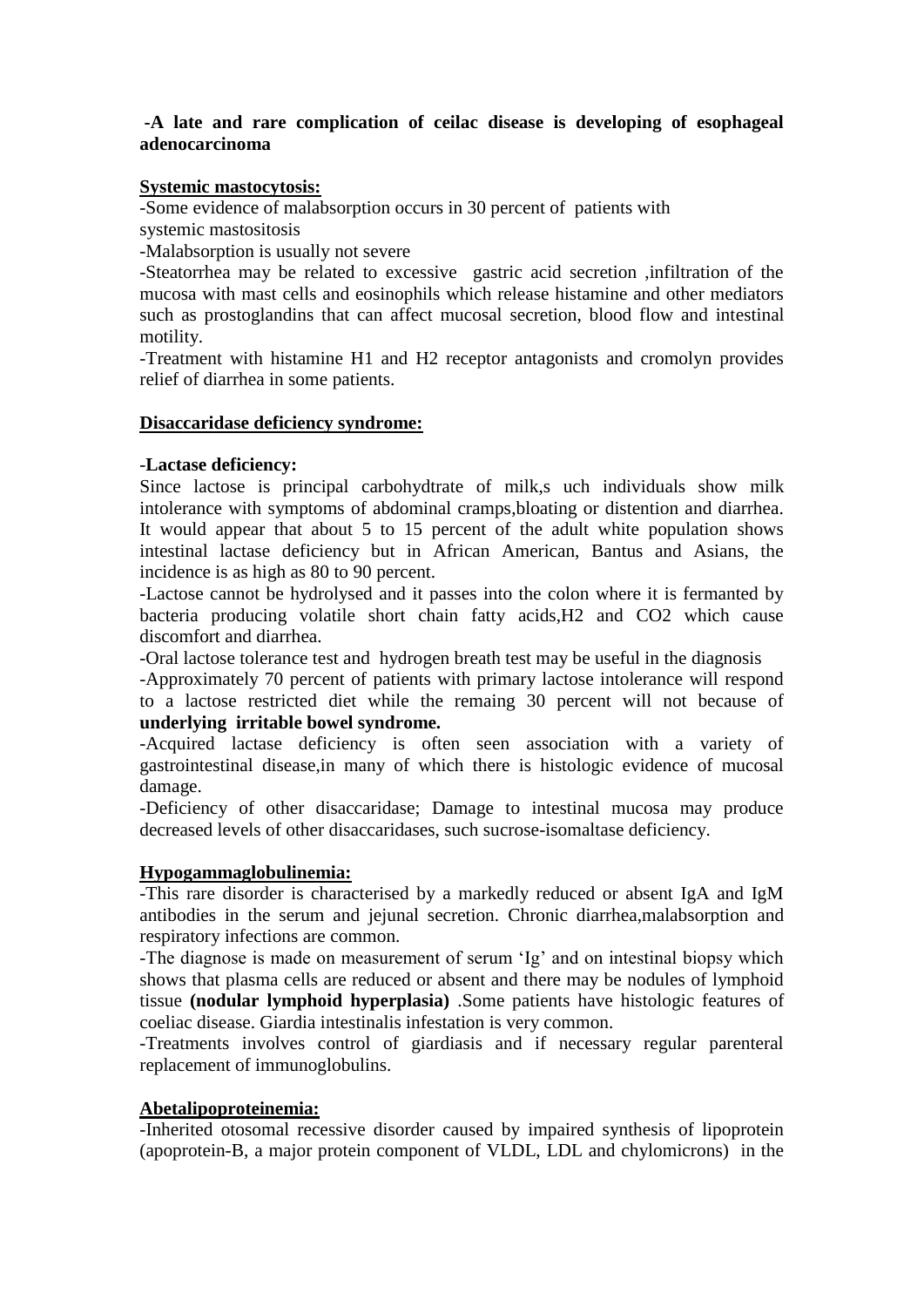intestinal epithelial cells.The disease has been reported mainly in Jewish and Mediterranean.

-Mucosal epithelial epithelial cells are able to esterify monoglyceride with free fatty acids to form triglycerides but are unable to further synthesize complex lipids. As a result the newly synthesized triglycerides and reseterified cholesterol accumulated in the cell.

-Diarrhea,abdominal distention, steatorrhea, neurologic symptoms, acanthocytosis in peripheric blood, retinitis pigmentosa cardiac arrhytmias may develop.Serum triglycerides are often less than 10mg/dL.Serum cholesterol and fat soluble vitamins may also be reduced. Betalipoprotein is absent completely in the serum .

-Histologically , the intestinal epithelial cells are filled with lipid droplets and there is pratically no lipid in the submucosa and lamina propria.also lymphatics are empty.

-The amount of long-chain triglyceride in the diet should be reduced and replaced with medium-chain triglyceride.

# **ENDOCRINE AND METABOLIC DISORDERS**

# **Diabetes mellitus:**

-When steatorrhea accompanies diabetes,it may be due to the presence of;

1-Exocrine pancreatic insufficiency

- 2-Coexisting celiac sprue (6% in Type I DM)
- 3-Abnormal bacterial proliferation in the proximal small bowel
- 4-Severe and uncontrolled diabetes
- 5-Mesenteric ischemia due to diabetic vasculopathy

-Several signs of autonomic neuropathy ,peripheral neuropathy and peripheral vascular disease are usually present.

-Different therapeutic apporoaches such as therapy with antibiotics, prochinetics, opioids, gluten free diet ,clonidine and oxybutyrine may be beneficial in the treatment of diabetic diarrhea.

# **Gastrinoma (Zollinger-Ellison Syndrome):**

-ZE syndrome is characterized by recurrent, refractory and unusually located peptic ulcers due to gastrinoma

-Diarrhea occurs in up to one third of patients and may be presenting symptom in 10 percent of cases

-Factors contributing to diarrhea include;

 1-Acidification and dilution of intestinal contents caused by gastric acid hypersecretion

2-Precipitation of glcine-conjugated bile salts due to low intraluminal pH

3-Alteration of the intestinal mucosa with ulceration and metaplasia

4-İmpaired fatty acid esterification and chylomicron formation.

-Therapy includes surgical removing of tumor in patients without methastasis and acid suppression with proton pump inhibitors (omeprazole,lansoprazole) in patients with methastasis

# **Carcinoid syndrome:**

-Diarrhea is common but significant steatorrhea is unusual in the methastatic carcinoid syndrome.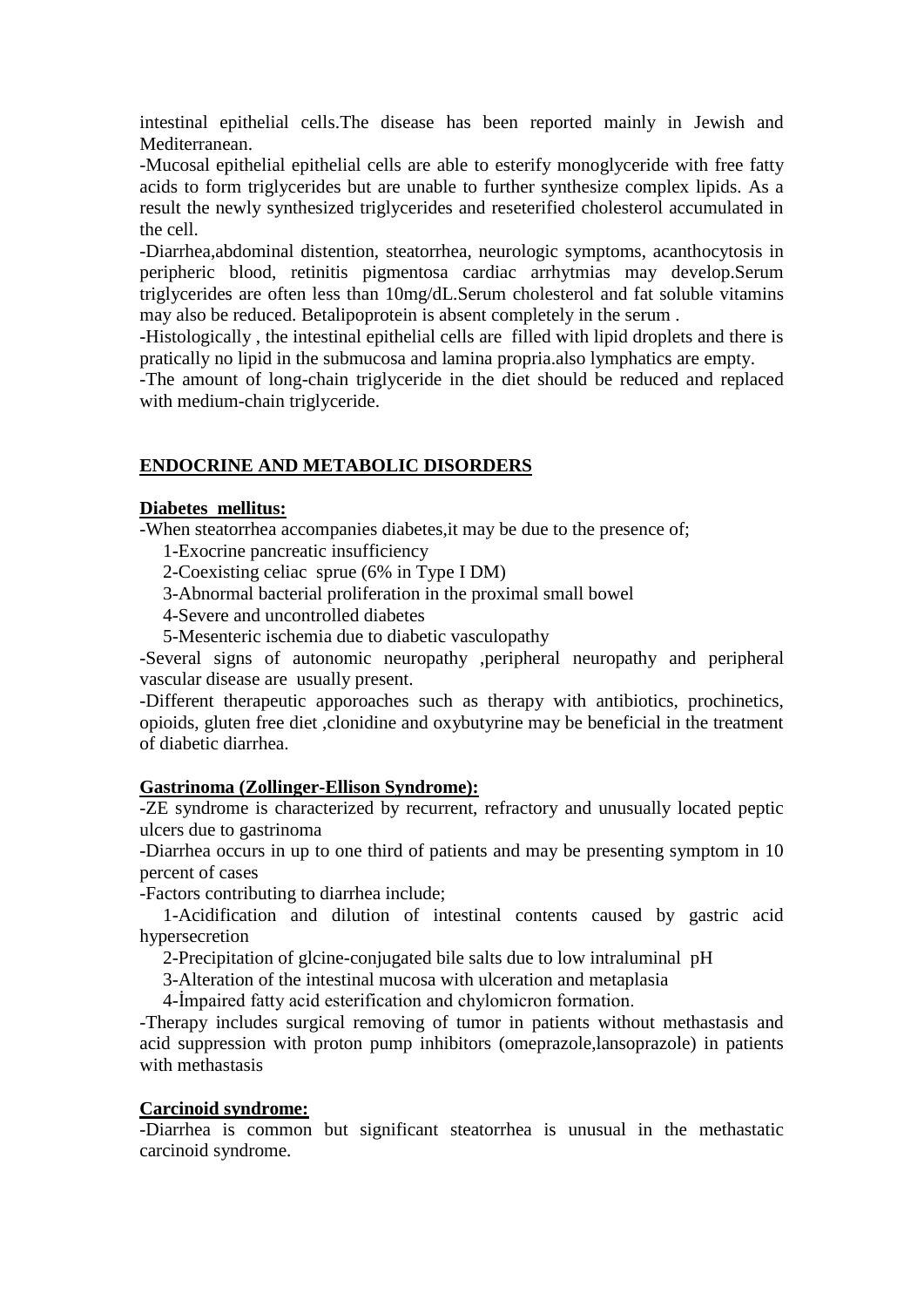-Episodic flushing, telangiectatic skin lesions, cyanosis, pellegra-like skin lesions, broncospasm and cardiac murmurs due to right sided valvuler lesions are other common symptoms of the disease.

The syndrome results from secretion of a variety of vasoactive substances that are potent intestinal secratogogues, including serotonin,histamine, catecholamines, prostoglandin and kinins.

#### **Hyperthyroidism:**

Mild to moderate steatorrhea and hypoalbuminemia have been repoted bur absorption of D-xylose and vitamin B12 frequently normal. Dercreased contact time between the nutritients and absorptive mucosa due to increased bowel movement may be responsible factor of diarrhea. Steatorrhea usually remits after successful treatment of hyperthyroidism.

# **Adrenal insufficiency:**

Patients with adrenal insufficiency have been found to have steatorrhea that is corrected by therapy with adrenal glucocorticoids.

# **PROTEIN LOSING ENTEROPATHY**

-Several mechanisms have been proposed for the passage of plasma proteins across the gastrointestinal mucosa in certain disease;

 1-Plasma proteins may pass into the gastrointestinal tract through an inflamed or ulcerated mucosa; Inflammatory bowel disease.

 2-Plasma proteins loss may occur as a result of disordered mucosal cell stricture; Celiac sprue.

 3-Presence of increased lymphatic pressure; Granulomotous or neoplastic involvement of lymphatics.

 4-Dilated lymph vessels in the mucosa may rupture through the surface epithelium, discharging their contents into the intestinal lumen; Idiopathic intestinal lymphangiectasia.

-Administration of radiolabeled macromolecules such as I or Cr-labeled serum albumin have been used the detection of protein loss. Alpha-1 antitrypsin which has same molecular weight as albumin(50.000) is resistant to proteolysis and when leaked into the intestinal lumen, is not degraded. (Normal loss is less than 2,6mg/g in stool)

# **Intestinal lymphangiectasia:**

-This disorder is characterised by increased enteric loss of protein, hypoproteinemia, edema, lymphocytopenia, malabsorption and abnormal dilated lymhatic channels in the small intestine.

-IL is part of a generalized congenital disorder of the lymphatic system.

-In adults apprx. **1500 ml** of lymp ,containing 79g fat and 50g albumin, passes through the thorasic duct each day.

-Three lines of evidence support the concept of intestinal leakage of lymph in intestinal lymphangiectasia;

1-Chlous fluid has been recovered from the duodenum

 2-Retrograde passage of contrast material from retroperitonel lymphatics into the duodenum and jejunum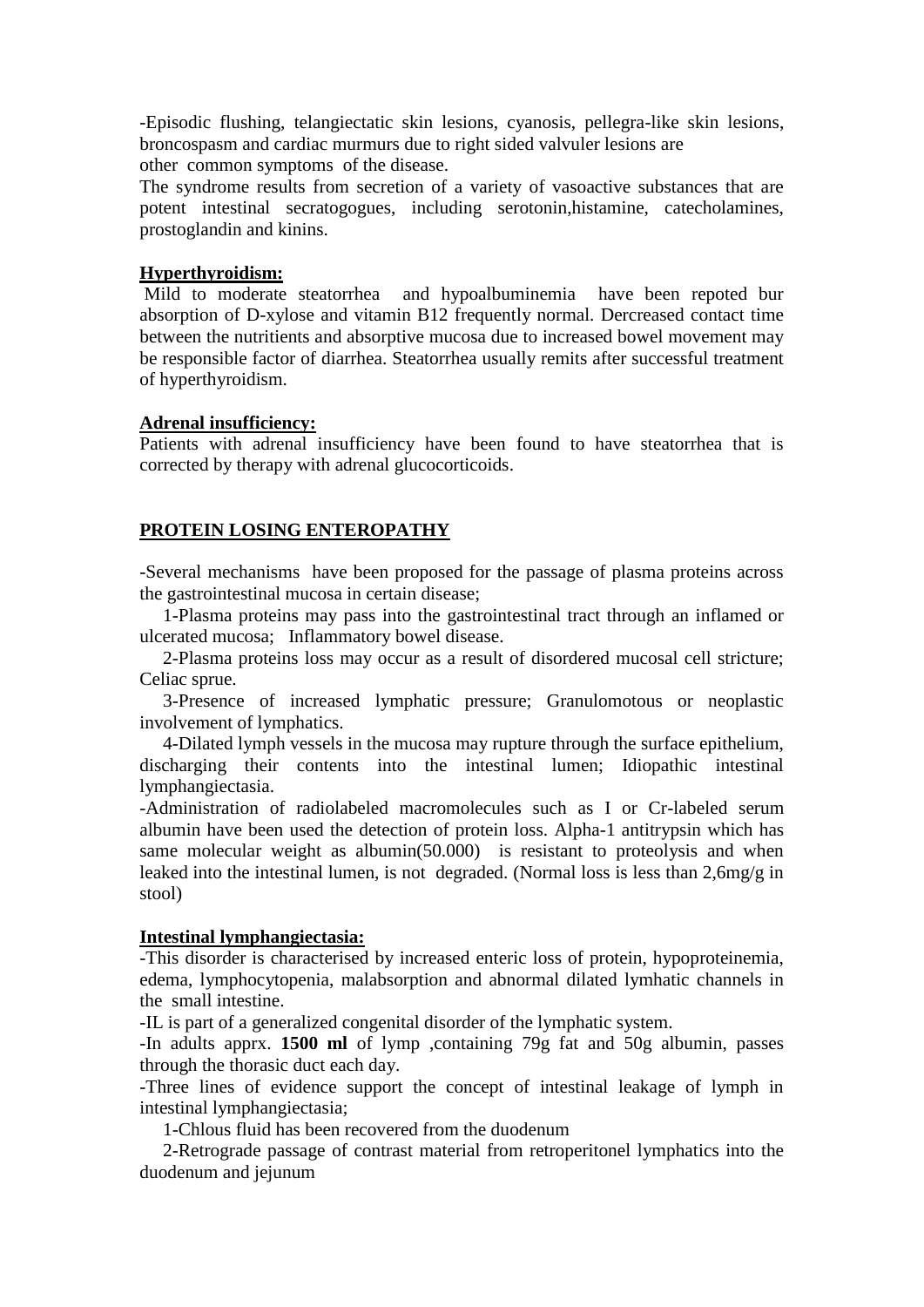3-Significant steatorrhea may persist after completely fat-free diet.

The disease affects primarly children and young adults. Patients have edema, chylous effusions and diarrhea, hypoproteinemia (both albumin and globulin), mild steatorrhea, lymphocytopenia (due to loss of these cells from lymph).

-The diagnosis is established by; small intestinal biopsy and demonstrating of increased enteric protein loss using radiolabeled macromolecules. Jejunal mucosa characteristically reveal dilated and telangiectatic lymphatic vessels in the lamina propria and submucosa.

-A low fat diet and substitution of medium-chain triglycerides for dietary long-chain triglycerides must be recommended.

#### **DİSORDERS ASSOCIATED WITH PROTEIN LOSING ENTEROPATHY**

#### *Stomach; Colon*

Gastric carcinoma<br>
Colonic neoplasm Menetrier's disease Ulcerative colitis Atrophic gastritis Granulamatous colitis Postgastrectomy syndrome **Heart Small intestine** Congestive heart feilure Intestinal lymphangiectasia Constrictive pericarditis Celiac sprue Cardiomyopathy Tropical sprue Whipple's disease Lymphoma Intestinal Tbc. Acute infectious enteritis Scleroderma Jejunal diverticulosis Allergic gastroenteropathy (Milk allergy) Eosinophilic gastroenteritis Bacterial overgrowth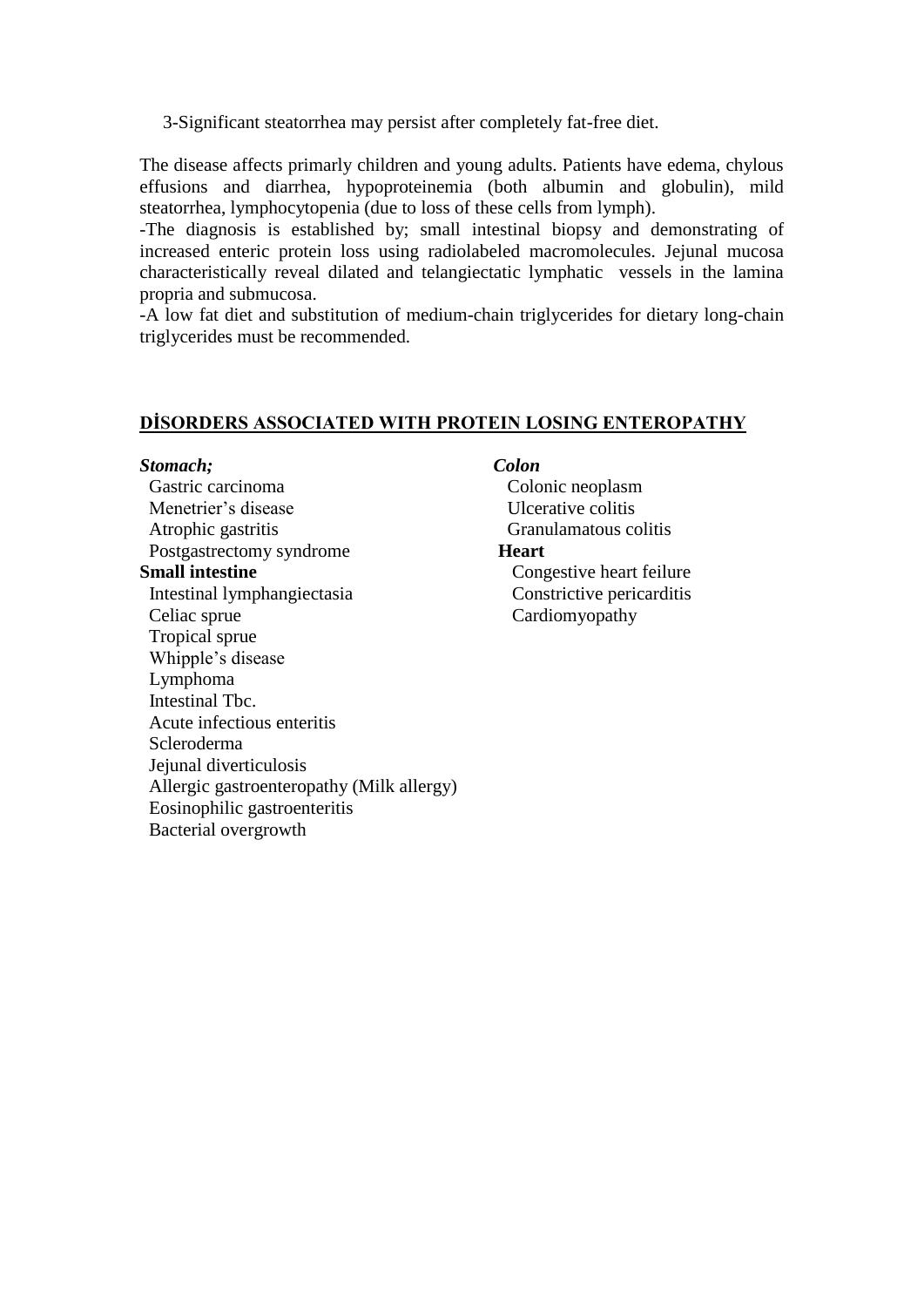

**Scheme of intestinal digestion, absorption,esterification and transport of dietary triglycerides.**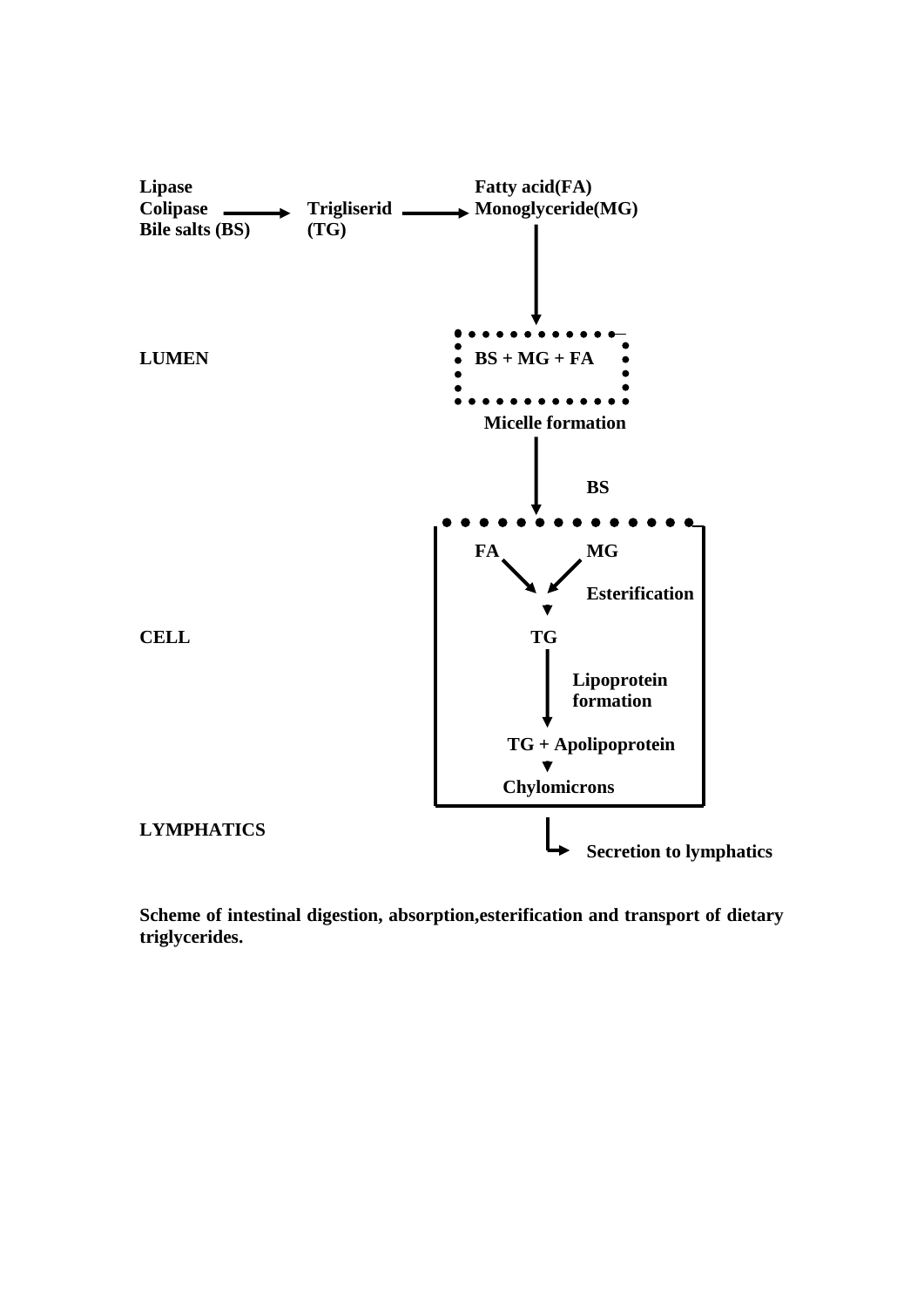

**Schema of hepatic and intestinal metabolism of bile salts and enterohepatic circulation**